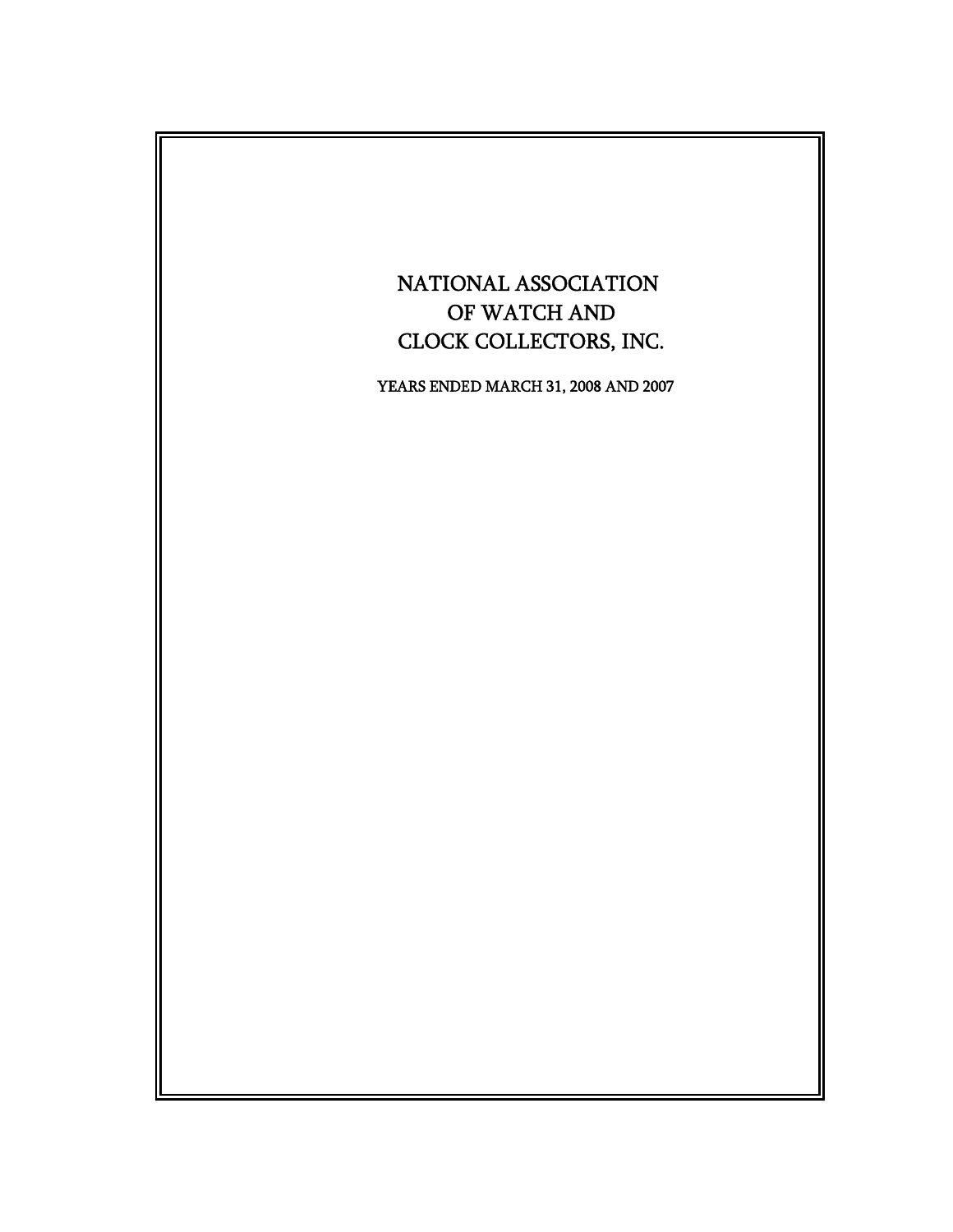Financial Statements with Supplementary Information

Years Ended March 31, 2008 and 2007

TABLE of CONTENTS

Page

| <b>Independent Auditors' Report</b>     | 1 & 2     |
|-----------------------------------------|-----------|
| <b>Financial Statements</b>             |           |
| <b>Statements of Financial Position</b> | 3 & 4     |
| <b>Statements of Activities</b>         | $5 - 7$   |
| <b>Statements of Cash Flows</b>         | 8 & 9     |
| Notes to Financial Statements           | $10 - 18$ |
| Supplementary Information               |           |
| Schedule of Program Activities          | $19 - 21$ |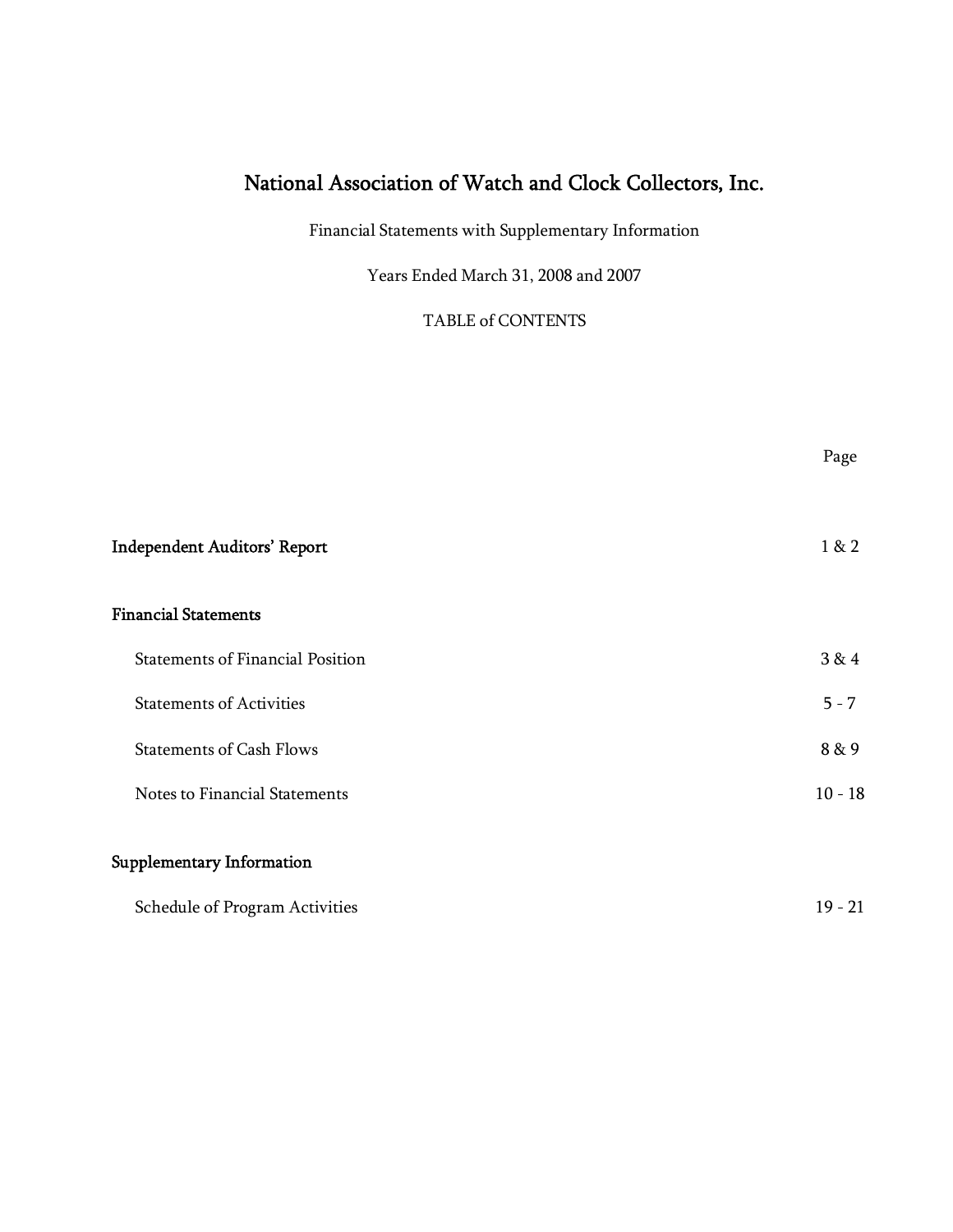#### TROUT, EBERSOLE & GROFF, LLP CERTIFIED PUBLIC ACCOUNTANTS 1705 OREGON PIKE LANCASTER, PENNSYLVANIA 17601 (717) 569-2900 TOLL FREE 1 (800) 448-1384 FAX (717) 569-0141

#### INDEPENDENT AUDITORS' REPORT

To the Board of Directors National Association of Watch and Clock Collectors, Inc. Columbia, Pennsylvania

We have audited the accompanying statements of financial position of National Association of Watch and Clock Collectors, Inc. as of March 31, 2008 and 2007, and the related statements of activities and cash flows for the years then ended. These financial statements are the responsibility of the Organization's management. Our responsibility is to express an opinion on these financial statements based on our audits.

We conducted our audits in accordance with auditing standards generally accepted in the United States of America. Those standards require that we plan and perform the audit to obtain reasonable assurance about whether the financial statements are free of material misstatement. An audit includes examining, on a test basis, evidence supporting the amounts and disclosures in the financial statements. An audit also includes assessing the accounting principles used and significant estimates made by management, as well as evaluating the overall financial statement presentation. We believe that our audits provide a reasonable basis for our opinion.

In our opinion, the financial statements referred to above present fairly, in all material respects, the financial position of National Association of Watch and Clock Collectors, Inc. as of March 31, 2008 and 2007, and the changes in its net assets and its cash flows for the years then ended in conformity with accounting principles generally accepted in the United States of America.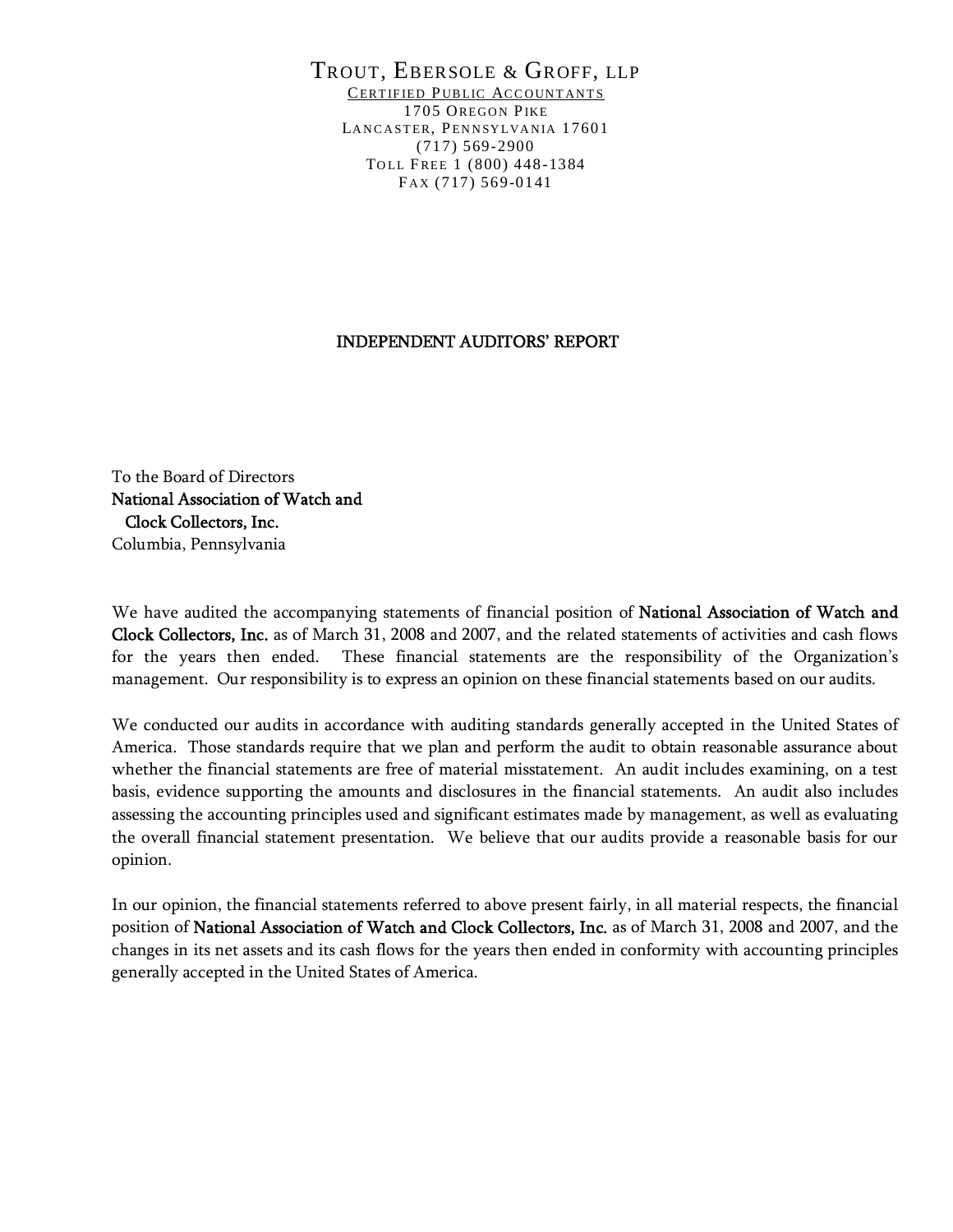TROUT, EBERSOLE & GROFF, LLP CERTIFIED PUBLIC ACCOUNTANTS 1705 OREGON PIKE LANCASTER, PENNSYLVANIA 17601 (717) 569-2900 TOLL FREE 1 (800) 448-1384 FAX (717) 569-0141

Our audit was performed for the purpose of forming an opinion on the financial statements of National Association of Watch and Clock Collectors, Inc. taken as a whole. The supplementary information is presented for purposes of additional analysis and is not a required part of the basic financial statements. Such information has been subjected to the auditing procedures applied in the audit of the basic financial statements and, in our opinion, is fairly stated in all material respects in relation to the basic financial statements taken as a whole.

Swet Ebersde + Groff LLP

May 29, 2008 TROUT, EBERSOLE & GROFF, LLP Lancaster, Pennsylvania Certified Public Accountants

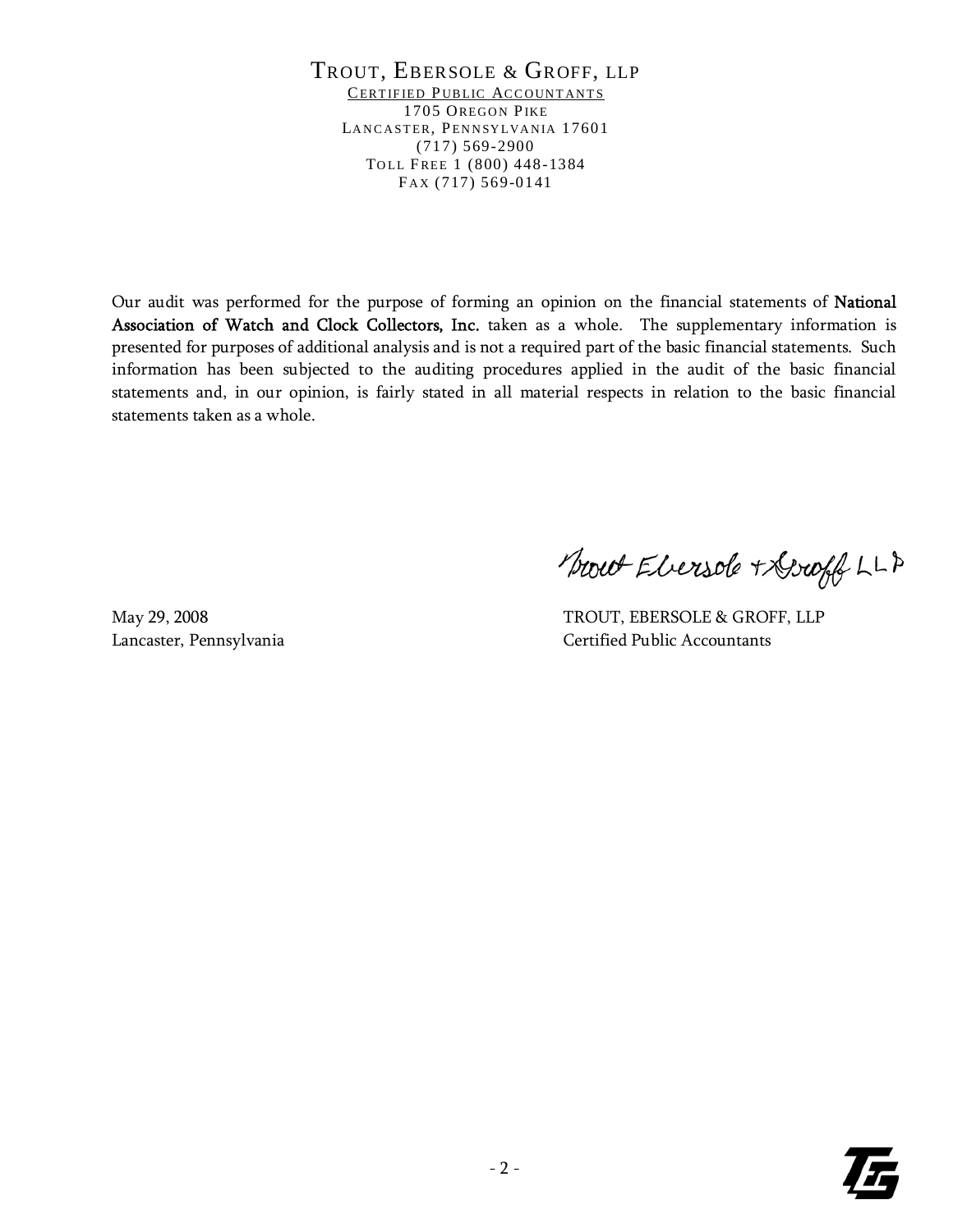STATEMENTS of FINANCIAL POSITION March 31, 2008 and 2007

|                                                       | 2008            | 2007            |
|-------------------------------------------------------|-----------------|-----------------|
| <b>ASSETS</b>                                         |                 |                 |
| <b>CURRENT ASSETS</b>                                 |                 |                 |
| Cash and Cash Equivalents                             | \$<br>244,780   | \$<br>270,006   |
| Gift Shop Inventory                                   | 38,211          | 54,064          |
| <b>Accrued Interest Receivable</b>                    | 9,462           | 9,203           |
| Pledges Receivable                                    | 16,000          | 26,980          |
| Receivables - Other                                   | $-0-$           | 6,617           |
| Prepaid and Deferred Expenses                         | 122,054         | 78,297          |
| <b>Total Current Assets</b>                           | 430,507         | 445,167         |
| <b>OTHER ASSETS</b>                                   |                 |                 |
| Cash and Cash Equivalents Held for Endowment          | 32,522          | 158,844         |
| Cash and Cash Equivalents Restricted                  |                 |                 |
| for Other Long-Term Purposes                          | 41,744          | 41,884          |
| Scholarship Fund Investments (at Market)              | 29,386          | 37,617          |
| Investments Held for Endowment (at Market)            | 191,702         | $-0-$           |
| Other Investments (at Market)                         | 1,523,371       | 1,697,744       |
| Pledges Receivable, net of Current Portion            | 36,055          | 47,077          |
| Prepaid and Deferred Expenses, net of Current Portion | 18,822          | 65,205          |
| Gift Shop Inventory, net of Current Portion           | 19,769          | 22,209          |
| <b>Total Other Assets</b>                             | 1,893,371       | 2,070,580       |
| PROPERTY and EQUIPMENT                                |                 |                 |
| Land                                                  | 53,800          | 53,800          |
| Buildings and Improvements                            | 8,991,953       | 8,973,329       |
| Office Furniture and Equipment                        | 472,690         | 583,256         |
| Museum Equipment                                      | 645,353         | 652,912         |
| School Equipment                                      | 325,520         | 292,241         |
|                                                       | 10,489,316      | 10,555,538      |
| <b>Accumulated Depreciation</b>                       | (3,981,853)     | (3,914,760)     |
| Net Property and Equipment                            | 6,507,463       | 6,640,778       |
| <b>COLLECTIONS (Note 11)</b>                          |                 |                 |
| <b>TOTAL ASSETS</b>                                   | \$<br>8,831,341 | \$<br>9,156,525 |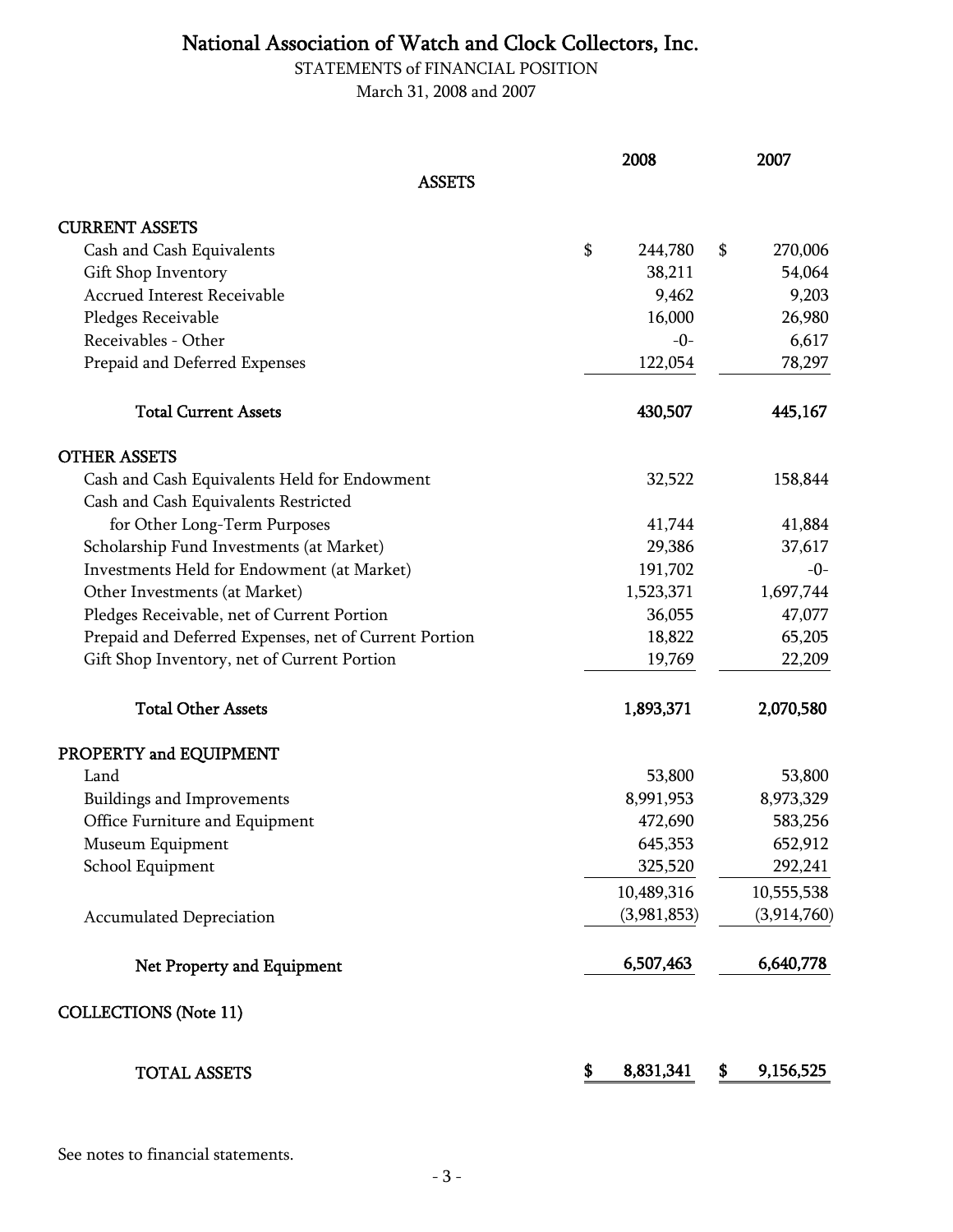|                                    | 2008         | 2007          |
|------------------------------------|--------------|---------------|
| <b>LIABILITIES and NET ASSETS</b>  |              |               |
| <b>CURRENT LIABILITIES</b>         |              |               |
| Unearned Income                    | \$<br>89,620 | \$<br>100,448 |
| Accounts Payable                   | 108,753      | 104,927       |
| <b>Accrued Expenses</b>            | 95,082       | 107,085       |
| Temporary Chapter Savings Deposits | 9,000        | 14,000        |
| <b>TOTAL LIABILITIES</b>           | 302,455      | 326,460       |
| <b>NET ASSETS</b>                  |              |               |
| Unrestricted:                      |              |               |
| General                            | 7,214,751    | 7,539,716     |
| <b>Board Designated</b>            | 851,439      | 882,919       |
| <b>Temporarily Restricted</b>      | 238,472      | 248,586       |
| Permanently Restricted             | 224,224      | 158,844       |
| <b>TOTAL NET ASSETS</b>            | 8,528,886    | 8,830,065     |

TOTAL LIABILITIES and NET ASSETS <br>\$ 8,831,341 \$ 9,156,525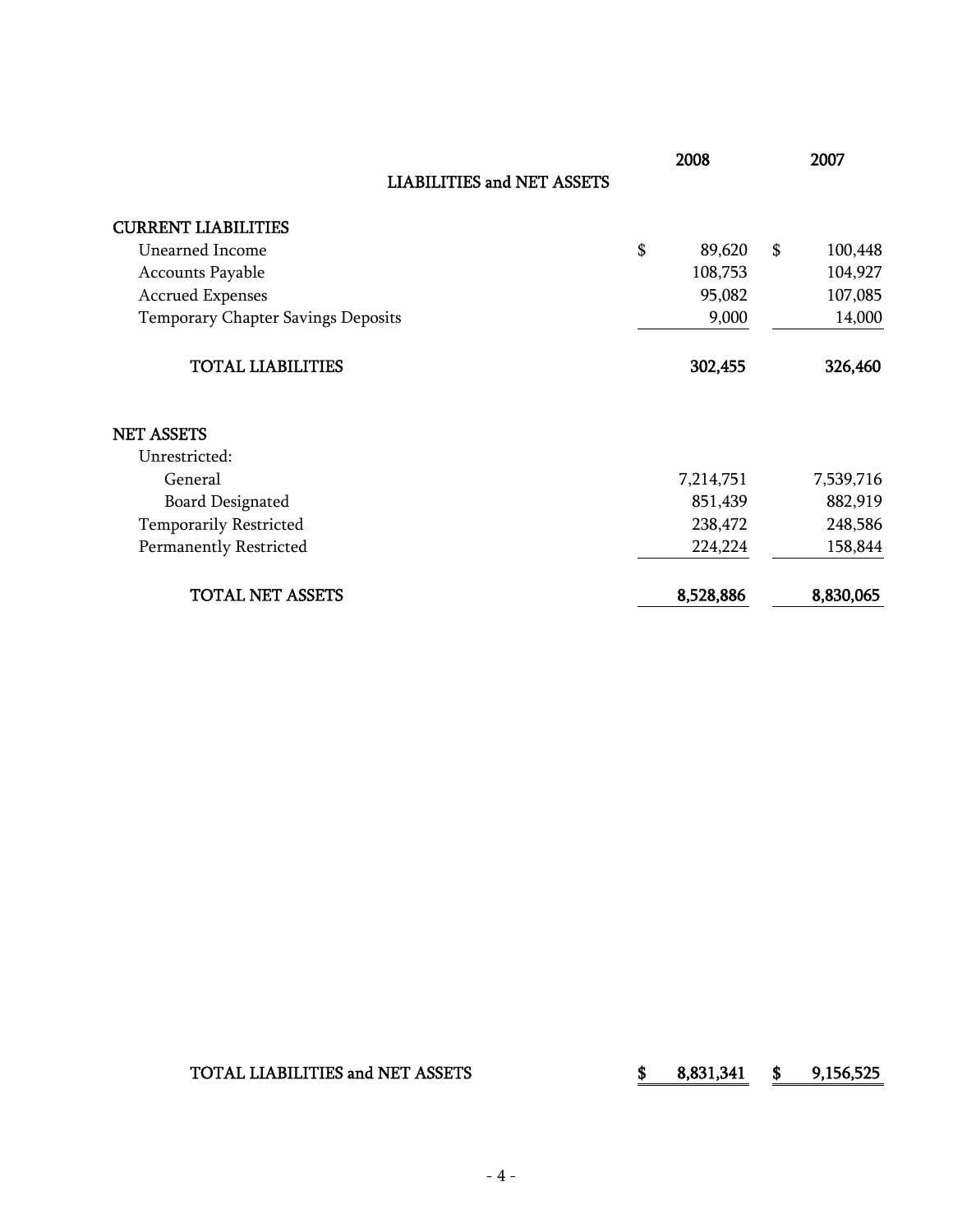STATEMENTS of ACTIVITIES Years Ended March 31, 2008 and 2007

|                                            |           | 2008            |           | 2007            |
|--------------------------------------------|-----------|-----------------|-----------|-----------------|
| <b>UNRESTRICTED NET ASSETS</b>             |           |                 |           |                 |
| Support and Revenue:                       |           |                 |           |                 |
| Membership Dues                            |           | \$<br>1,331,825 |           | \$<br>1,466,949 |
| Life Member Receipts (Dues Transfers), net |           | (13,920)        |           | (9,180)         |
| <b>MART</b> Receipts                       |           | 170,159         |           | 156,605         |
| Donations                                  |           | 116,267         |           | 160,389         |
| <b>Investment Income</b>                   |           | 91,344          |           | 99,395          |
| Tuition and Registration Fees              |           | 222,958         |           | 210,925         |
| Workshop and Suitcase Class Income         |           | 46,076          |           | 37,250          |
| Net Proceeds from National Convention      |           | 66,180          |           | 35,157          |
| Miscellaneous Income                       |           | 48,310          |           | 57,463          |
| Gift Shop and School Sales                 | 134,202   |                 | 93,179    |                 |
| Cost of Sales                              | (92, 602) | 41,600          | (64, 144) | 29,035          |
| <b>Museum Admissions</b>                   |           | 64,468          |           | 54,649          |
| <b>Grant Income</b>                        |           | $-0-$           |           | 3,900           |
|                                            |           | 2,185,267       |           | 2,302,537       |
| Net Assets Released from Restrictions      |           | 189,316         |           | 153,587         |
| <b>Total Support and Revenue</b>           |           | 2,374,583       |           | 2,456,124       |
| Expenses:                                  |           |                 |           |                 |
| Program Services:                          |           |                 |           |                 |
| <b>Bulletin Printing</b>                   |           | 130,301         |           | 141,864         |
| <b>MART</b> Printing                       |           | 36,111          |           | 36,207          |
| Other Printing                             |           | 3,016           |           | 8,470           |
| Distribution of Publications               |           | 103,984         |           | 94,769          |
| Director and Staff                         |           | 23,525          |           | 14,684          |
| Committees and Conferences                 |           | 8,283           |           | 3,553           |
| Salaries and Benefits                      |           | 809,962         |           | 718,178         |
| Workshop and Suitcase Class                |           | 32,183          |           | 36,409          |
| Scholarships                               |           | 17,414          |           | 3,838           |
| Supplies                                   |           | 34,835          |           | 22,309          |
| Utilities and Telephone                    |           | 124,707         |           | 138,796         |
| <b>Equipment Rental and Maintenance</b>    |           | 50,857          |           | 30,682          |
| Insurance                                  |           | 5,874           |           | 6,296           |
| Depreciation                               |           | 246,984         |           | 49,999          |
| <b>Employee Training and Education</b>     |           | 2,037           |           | 3,712           |
| <b>Exhibits and Advertising</b>            |           | 63,318          |           | 73,465          |
| Professional Services                      |           | 983             |           | 8,527           |
| Miscellaneous                              |           | 19,583          |           | 14,911          |
| <b>Total Program Services</b>              |           | \$<br>1,713,957 |           | \$<br>1,406,669 |

See notes to financial statements.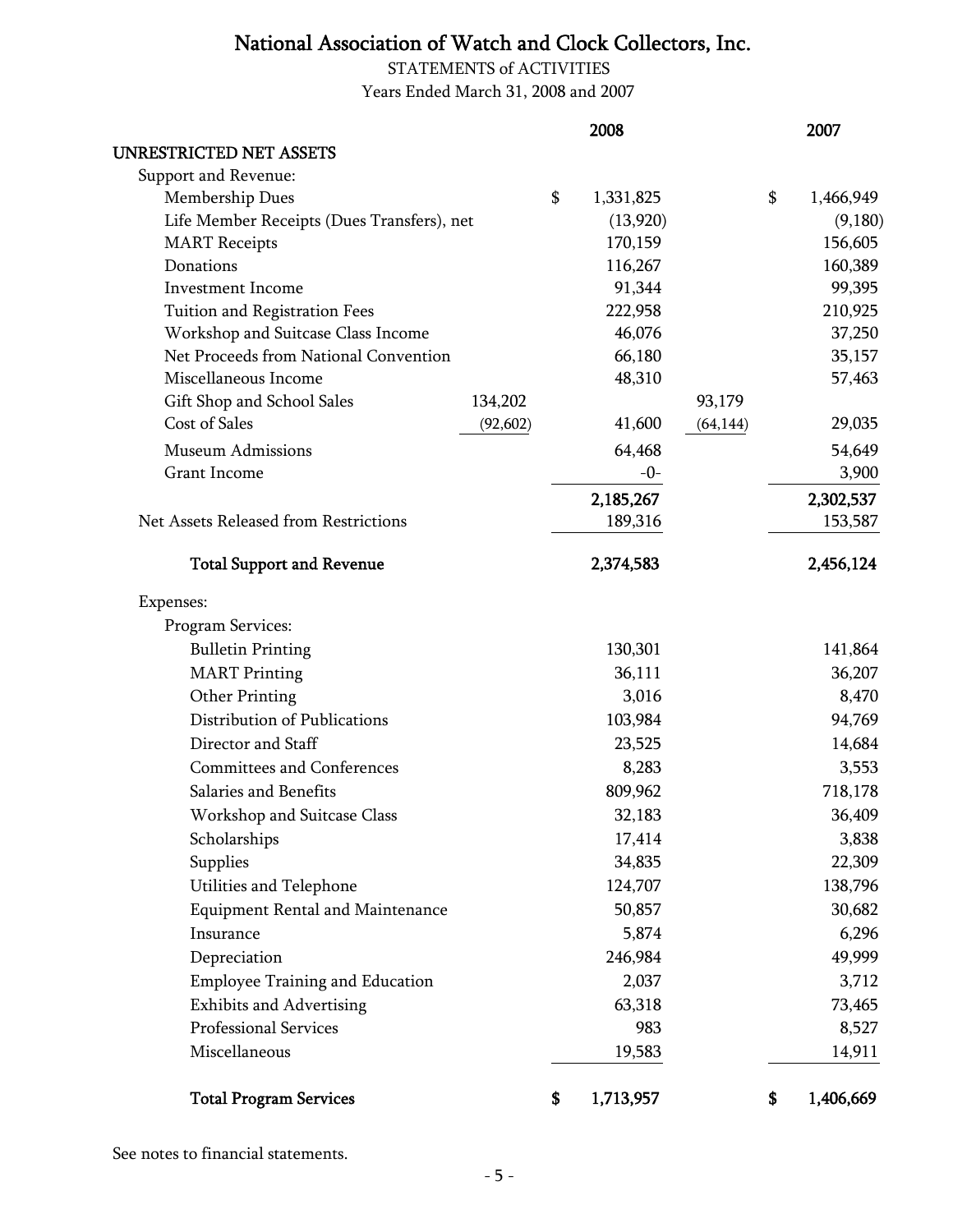STATEMENTS of ACTIVITIES

(Continued)

Years Ended March 31, 2008 and 2007

|                                                 | 2008             | 2007             |
|-------------------------------------------------|------------------|------------------|
| <b>UNRESTRICTED NET ASSETS (Continued)</b>      |                  |                  |
| Expenses: (Continued)                           |                  |                  |
| <b>Supporting Services:</b>                     |                  |                  |
| General and Administrative:                     |                  |                  |
| Director and Staff                              | \$<br>47,600     | \$<br>52,775     |
| Committees                                      | 4,692            | 14,362           |
| Salaries and Benefits                           | 406,257          | 425,411          |
| Supplies                                        | 17,633           | 24,635           |
| Utilities and Telephone                         | 12,495           | 9,081            |
| <b>Equipment Rental and Maintenance</b>         | 17,618           | 16,047           |
| <b>Building Repairs and Maintenance</b>         | 42,667           | 55,777           |
| Insurance                                       | 17,220           | 22,298           |
| Postage                                         | 23,625           | 29,449           |
| Printing                                        | 9,346            | 8,391            |
| Depreciation                                    | 66,460           | 250,764          |
| Professional Services                           | 60,508           | 45,836           |
| <b>Employee Training and Education</b>          | 4,827            | 3,591            |
| Advertising and Website                         | 20,072           | 22,804           |
| Miscellaneous                                   | 21,397           | 37,028           |
|                                                 | 772,417          | 1,018,249        |
| Fundraising:                                    |                  |                  |
| Salaries and Benefits                           | 51,666           | 79,779           |
| Director and Staff                              | $-0-$            | 6,761            |
| Printing                                        | 2,389            | 330              |
| Postage                                         | 5,063            | 1,739            |
| Professional Services                           | 5,850            | $-0-$            |
| Miscellaneous                                   | 7,052            | 2,970            |
|                                                 | 72,020           | 91,579           |
| <b>Total Supporting Services</b>                | 844,437          | 1,109,828        |
| <b>Total Expenses</b>                           | 2,558,394        | 2,516,497        |
|                                                 |                  |                  |
| DECREASE in UNRESTRICTED NET                    |                  |                  |
| ASSETS BEFORE CAPITAL TRANSACTIONS              | (183, 811)       | (60, 373)        |
| <b>CAPITAL TRANSACTIONS</b>                     |                  |                  |
| Net Unrealized and Realized Loss on Investments | (172, 634)       | (46, 142)        |
| DECREASE in UNRESTRICTED NET ASSETS             | \$<br>(356, 445) | \$<br>(106, 515) |

See notes to financial statements.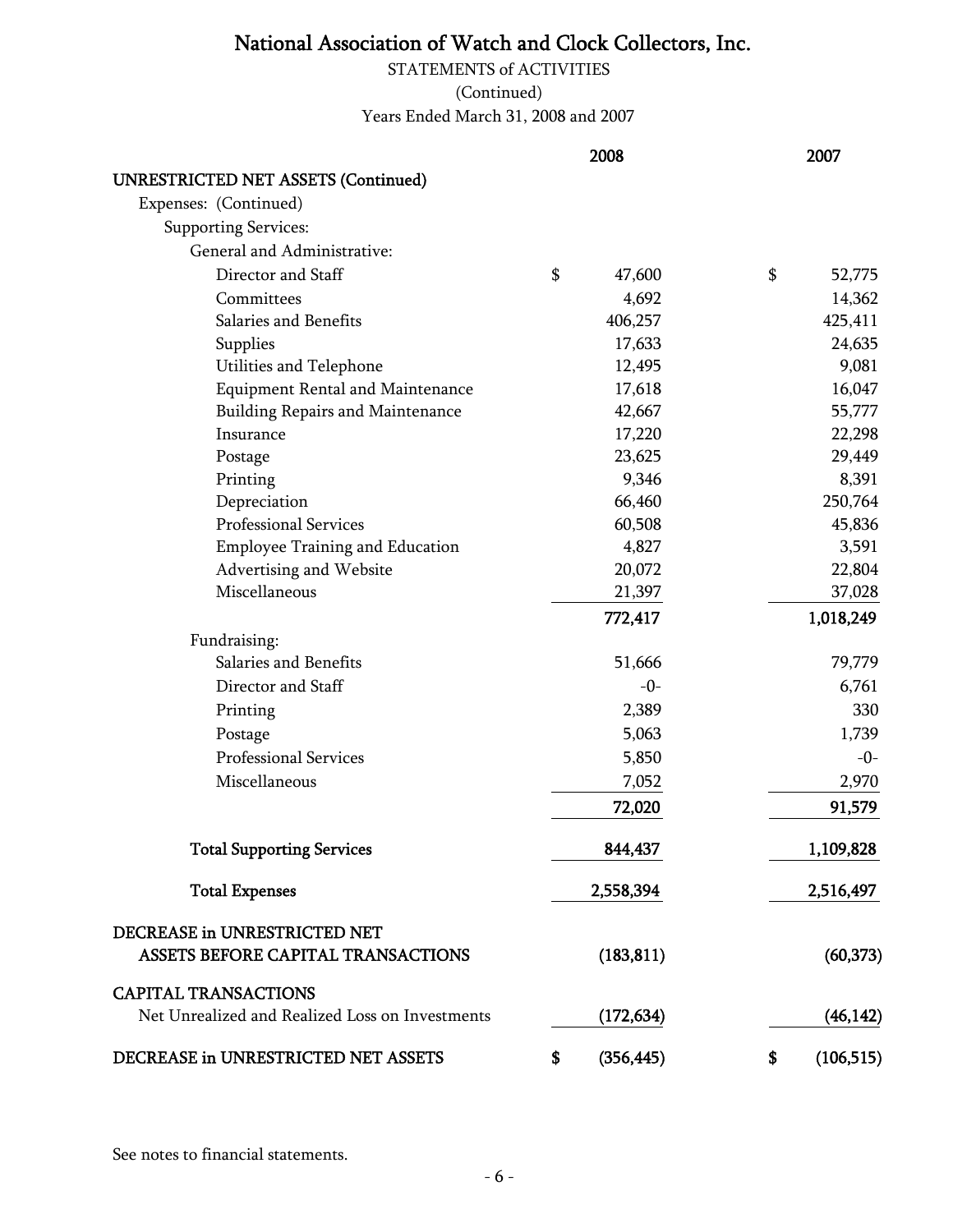Years Ended March 31, 2008 and 2007 STATEMENTS of ACTIVITIES (Continued)

| 2008                                                   |                 | 2007            |
|--------------------------------------------------------|-----------------|-----------------|
| TEMPORARILY RESTRICTED NET ASSETS                      |                 |                 |
| Donations                                              | \$<br>103,427   | 87,008<br>\$    |
| Grant Income                                           | 83,494          | 49,500          |
| <b>Investment Income</b>                               | 2,177           | 1,944           |
| <b>Silent Auction Income</b>                           | 3,405           | 12,454          |
| Deaccession Income                                     | $-0-$           | 11,921          |
| Net Unrealized and Realized Gain (Loss) on Investments | (13,301)        | 3,463           |
| Restrictions Satisfied by Payments                     | (189,316)       | (153, 587)      |
| <b>INCREASE (DECREASE) in TEMPORARILY</b>              |                 |                 |
| <b>RESTRICTED NET ASSETS</b>                           | (10, 114)       | 12,703          |
| PERMANENTLY RESTRICTED NET ASSETS                      |                 |                 |
| Donations                                              | 65,380          | 11,010          |
| <b>DECREASE in NET ASSETS</b>                          | (301, 179)      | (82, 802)       |
| <b>NET ASSETS</b>                                      |                 |                 |
| Beginning of Year                                      | 8,830,065       | 8,912,867       |
| End of Year                                            | 8,528,886<br>\$ | \$<br>8,830,065 |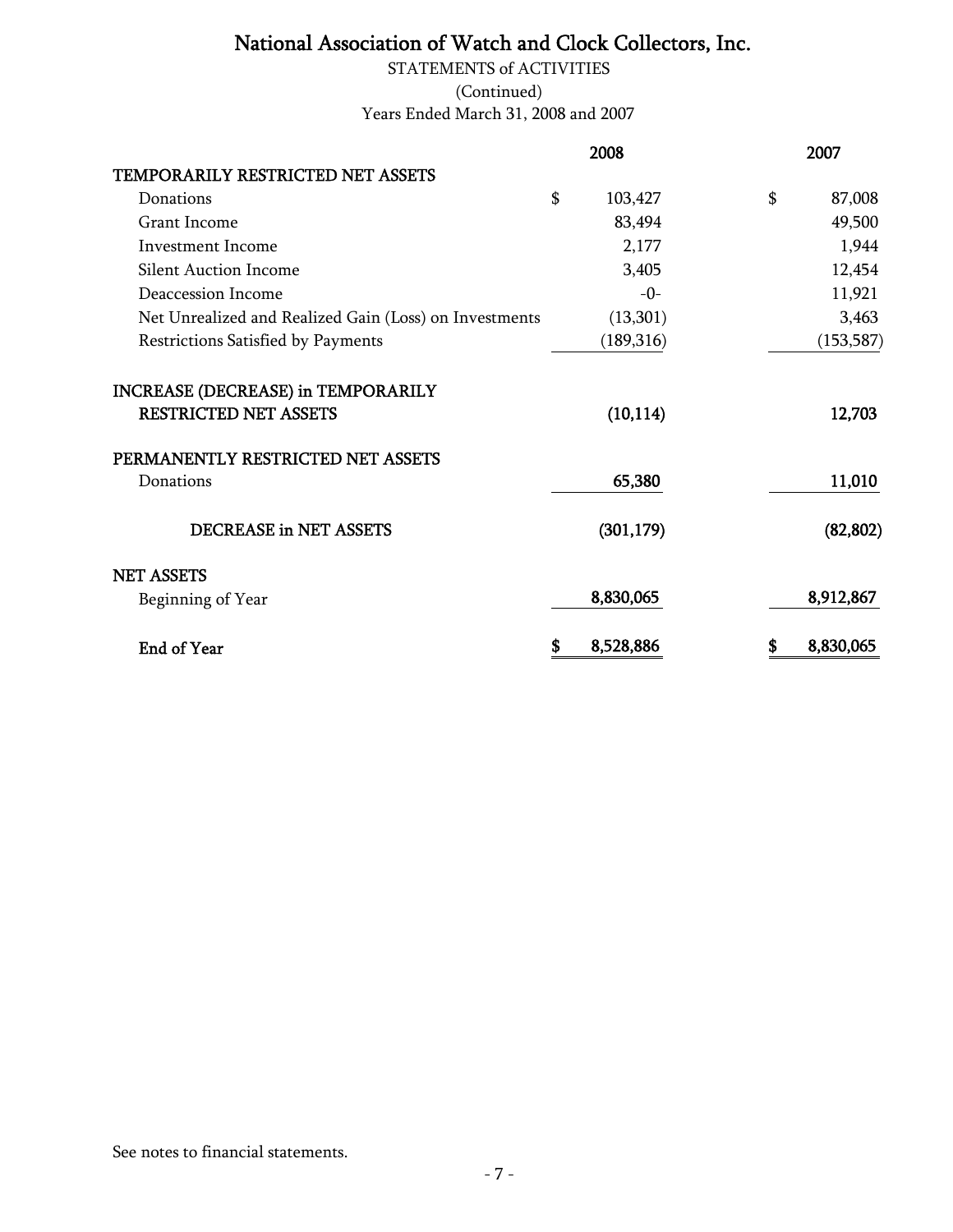STATEMENTS of CASH FLOWS Years Ended March 31, 2008 and 2007

|                                                    | 2008             | 2007            |
|----------------------------------------------------|------------------|-----------------|
| <b>CASH FLOWS from OPERATING ACTIVITIES</b>        |                  |                 |
| Decrease in Net Assets                             | \$<br>(301, 179) | \$<br>(82, 802) |
| Adjustments to Reconcile Decrease in Net Assets to |                  |                 |
| Net Cash Provided by Operating Activities:         |                  |                 |
| Depreciation                                       | 313,444          | 300,763         |
| Donations and Other Income Restricted              |                  |                 |
| for Endowment and Other Long-Term Purposes         | (66,398)         | (43,765)        |
| Net Unrealized and Realized Loss on Investments    | 185,935          | 42,679          |
| Noncash Donations and Expenses                     | (42,746)         | (57,500)        |
| (Increase) Decrease in:                            |                  |                 |
| Inventory                                          | 18,293           | 14,243          |
| Receivables                                        | 28,360           | 21,322          |
| Prepaid and Deferred Expenses                      | (62, 579)        | (90, 640)       |
| Increase (Decrease) in:                            |                  |                 |
| Unearned Income                                    | (10, 828)        | 40,673          |
| Accounts Payable, Accrued Expenses, and            |                  |                 |
| Temporary Chapter Savings Deposits                 | (13, 177)        | (3,198)         |
| Net Cash Provided by Operating Activities          | 49,125           | 141,775         |
| <b>CASH FLOWS from INVESTING ACTIVITIES</b>        |                  |                 |
| Proceeds from Sale of Assets Restricted for        |                  |                 |
| Endowment and Other Long-Term Purposes             | 1,159            | 38,301          |
| Purchase of Assets Restricted for Endowment        |                  |                 |
| and Other Long-Term Purposes                       | (66,398)         | (43,765)        |
| Purchase of Property and Equipment                 | (92,027)         | (77, 655)       |
| Proceeds from Sale of Investment Securities        | 288,043          | 276,999         |
| <b>Purchase of Investment Securities</b>           | (271, 526)       | (275, 657)      |
| Net Cash Used by Investing Activities              | (140,749)        | (81,777)        |
| <b>CASH FLOWS from FINANCING ACTIVITIES</b>        |                  |                 |
| Donations Restricted for Endowment                 | 65,380           | 10,010          |
| Donations and Other Income Restricted for          |                  |                 |
| Other Long-Term Purposes                           | 1,018            | 33,755          |
| Net Cash Provided by Financing Activities          | 66,398           | 43,765          |
| INCREASE (DECREASE) in CASH and CASH EQUIVALENTS   | (25, 226)        | 103,763         |
| CASH and CASH EQUIVALENTS                          |                  |                 |
| Beginning                                          | 270,006          | 166,243         |
| Ending                                             | \$<br>244,780    | \$<br>270,006   |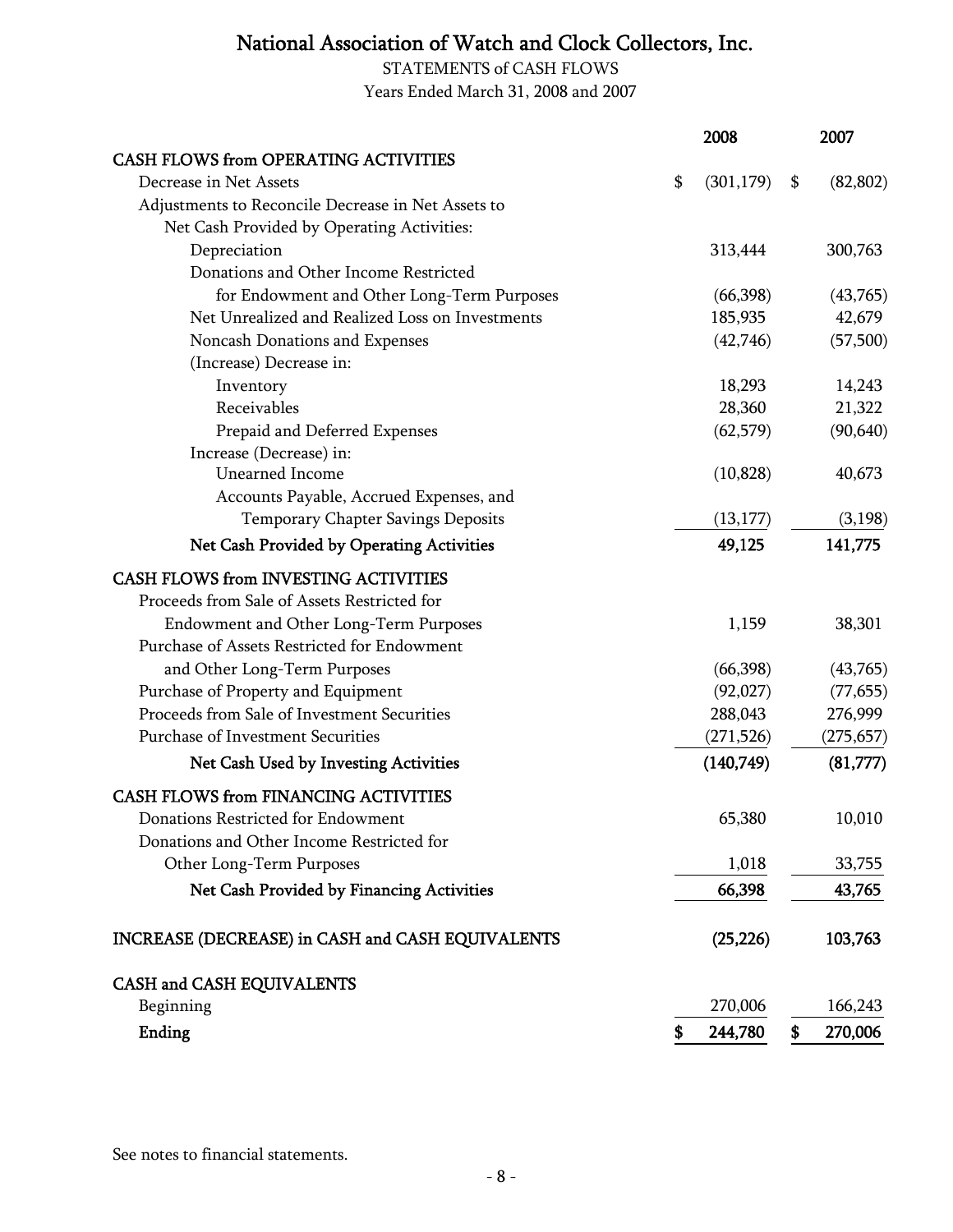(Continued) Years Ended March 31, 2008 and 2007 STATEMENTS of CASH FLOWS

### SUPPLEMENTAL DISCLOSURE of CASH FLOW INFORMATION

| Noncash Investing and Financing Transactions: |           |           |
|-----------------------------------------------|-----------|-----------|
| Unrealized Loss on Investments                | (181,328) | (25, 402) |
| In-Kind Donation of Property and Equipment    | 22.896    | $-0-$     |
| In-Kind Donation of Stock                     | 19.850    | 57,500    |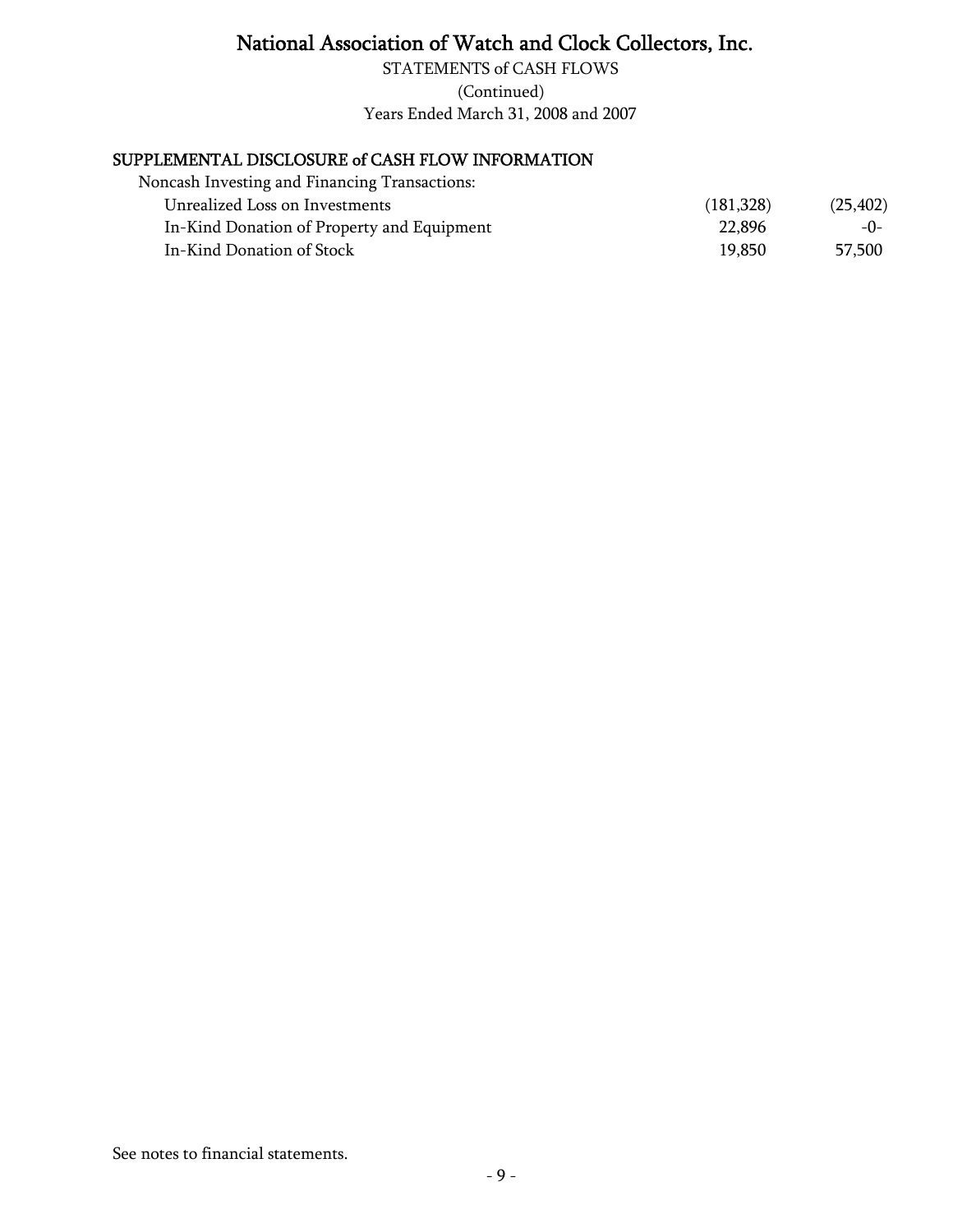NOTES to FINANCIAL STATEMENTS

#### NOTE 1 - NATURE of ACTIVITIES

The National Association of Watch and Clock Collectors, Inc. (NAWCC, Inc.) provides to its world-wide members and the general public, publications and programs, including a museum and library research center, in order to enhance the education of the historical and scientific importance of clocks and watches. NAWCC, Inc. also provides the availability to study the construction and repair of clocks and watches through the School of Horology. The Corporation is funded by membership support, donations, grants, admission sales, and tuition fees.

#### NOTE 2 - SIGNIFICANT ACCOUNTING POLICIES

#### Reporting Entity

The financial statements of NAWCC, Inc. include the accounts and activities of the School of Horology, which is a division of NAWCC, Inc. and is not a separate legal entity. All significant balances and transactions between divisions have been eliminated.

#### Income Tax Status

The Corporation is exempt from income taxes under Section 501(c) (3) of the Internal Revenue Code. The Corporation is not classified as a private foundation.

#### Basis of Accounting and Use of Estimates

The process of preparing financial statements in conformity with accounting principles generally accepted in the United States of America requires the use of estimates and assumptions regarding certain types of assets, liabilities, revenues, and expenses. Accordingly, actual results may differ from estimated amounts. For the year ended March 31, 2008, the Corporation changed its functional expense allocation estimate and began to allocate depreciation expense for buildings and building improvements by square footage used.

#### Basis of Presentation

Under Statement of Financial Accounting Standards (SFAS) No. 117, Financial Statements of Not-for-Profit Organizations, the Corporation reports information regarding their financial position and activities according to three classes of net assets (unrestricted net assets, temporarily restricted net assets, and permanently restricted net assets) based upon the existence or absence of donor-imposed restrictions.

#### Cash and Cash Equivalents

The Corporation considers all highly liquid debt instruments and certificates of deposit purchased with a maturity of three months or less to be cash equivalents.

#### Investments

In accordance with accounting principles generally accepted in the United States of America for nonprofit organizations, the various investments are being carried at fair market value. Donated securities received by the Corporation are recorded at their fair market value at the time of receipt.

The Corporation shows all interest and dividend income, less fees, as operating income. All realized and unrealized gains and losses are presented as non-operating income.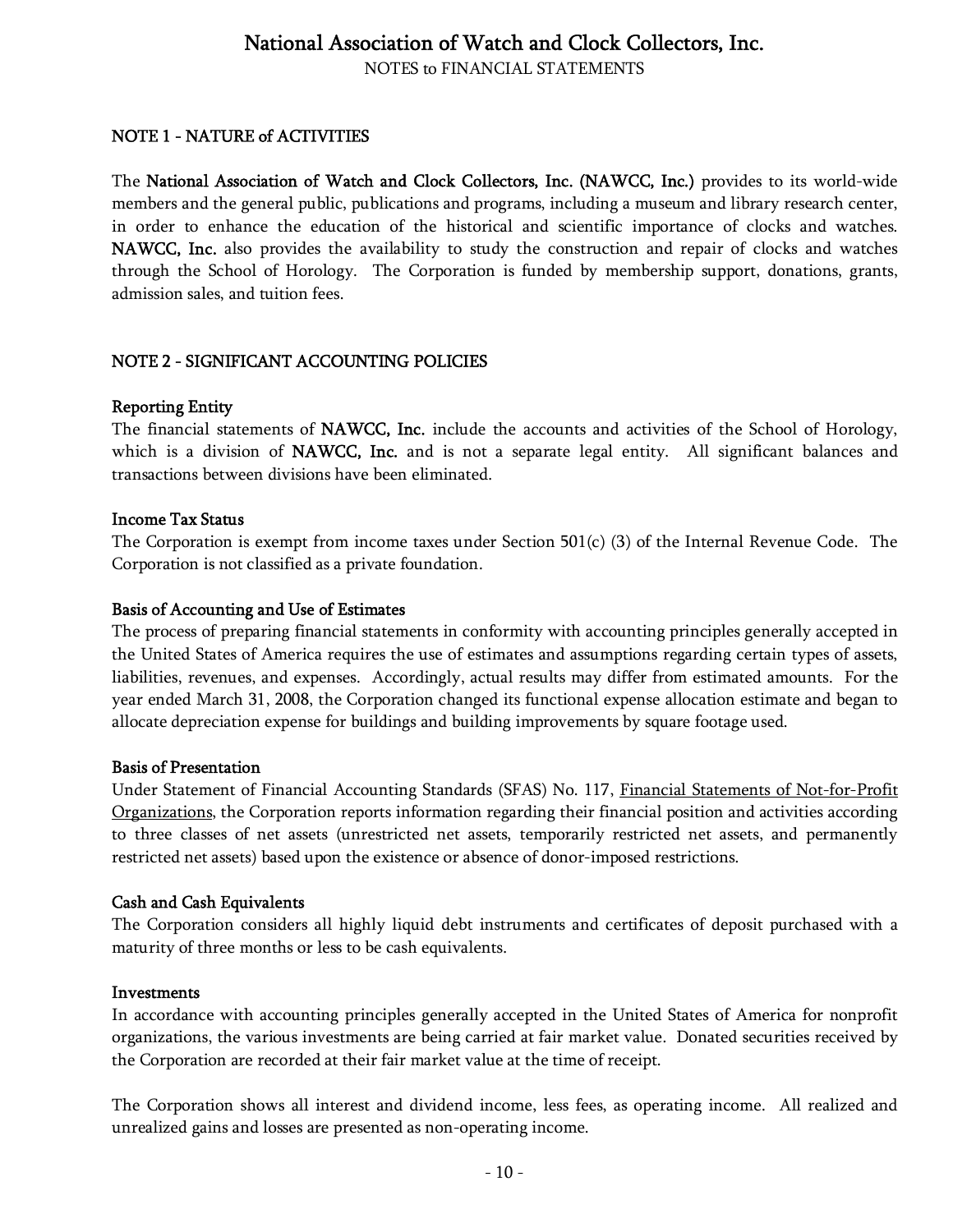NOTES to FINANCIAL STATEMENTS

(Continued)

#### NOTE 2 - SIGNIFICANT ACCOUNTING POLICIES (Continued)

#### Receivables

Receivables that management has the intent and ability to hold for the foreseeable future or until maturity or payoff are reported at outstanding principal adjusted for charge offs. Account balances generally are written off when management judges such balances uncollectible, such as an account in bankruptcy. Management continually monitors and reviews receivable balances.

The Corporation records bad debts using the direct write-off method. Accounting principles generally accepted in the United States of America require that the allowance method be used to recognize bad debts; however, the effect of using the direct write-off method is not materially different from the results that would have been obtained under the allowance method.

#### Inventories

The Corporation values its inventories at the lower of cost (first-in, first-out) or market.

#### Property and Equipment

The Corporation currently capitalizes assets with a useful life in excess of one year at their cost or market value, if donated, when such amounts exceed \$500 per item. Depreciation is calculated using the straight-line method of depreciation over their estimated useful lives as follows:

| Building                       | 19 - 31 ½ Years |
|--------------------------------|-----------------|
| <b>Building Improvements</b>   | 5 - 39 Years    |
| Office Furniture and Equipment | 3 - 10 Years    |
| Museum Equipment               | 3 - 10 Years    |
| School Equipment               | 3 - 10 Years    |

The Corporation does not imply time restrictions with respect to donated fixed assets.

#### Revenue Recognition

The Corporation receives grant funding from the Pennsylvania Historical and Museum Commission. The grant proceeds are recognized in earnings in the period in which the related expenditures are incurred. Amounts received or receivable from the grantor are subject to audit and adjustment by the grantor. Any disallowed claims, including amounts already collected, may constitute a liability of the Corporation. The amount, if any, cannot be determined at this time, although the Corporation expects such amounts, if any, to be immaterial.

All contributions are considered to be available for unrestricted use unless specifically restricted by the donor. Amounts received that are designated for future periods or restricted by the donor for specific purposes are reported as temporarily restricted or permanently restricted support that increases those net asset classes. When a temporary restriction expires, temporarily restricted net assets are reclassified to unrestricted net assets and are reported in the statement of activities as net assets released from restrictions. Restricted donations whose restrictions are met in the same reporting period are accounted for as temporarily restricted support and as net assets released from restrictions.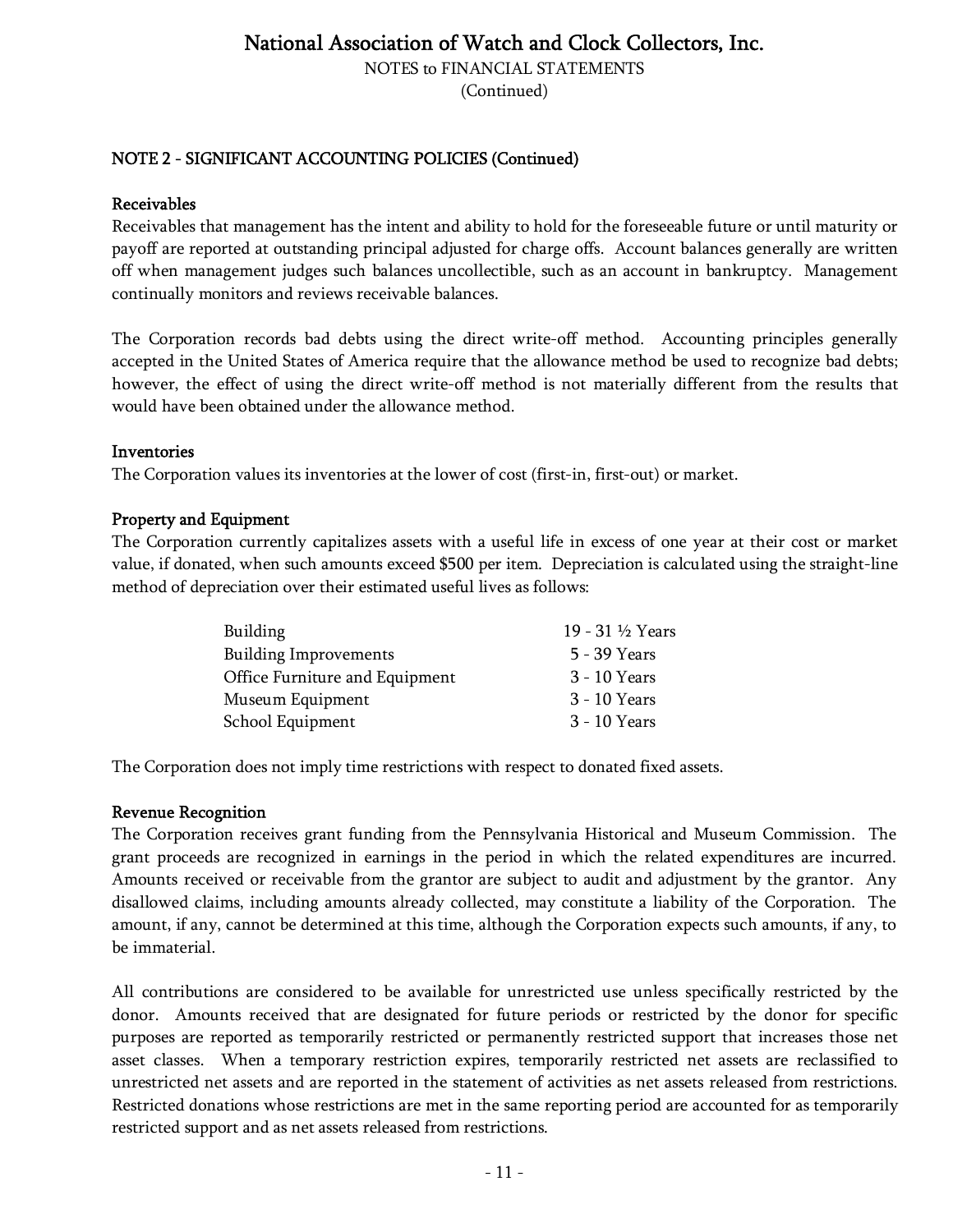NOTES to FINANCIAL STATEMENTS

(Continued)

#### NOTE 2 - SIGNIFICANT ACCOUNTING POLICIES (Continued)

#### Revenue Recognition (Continued)

The Corporation receives a significant amount of services donated by volunteers in carrying out their exempt purpose. No amounts have been reflected in the financial statements for those services as they do not meet the criteria for recognition under (SFAS) No. 116, Accounting for Contributions Received and Contributions Made.

NAWCC, Inc. recognizes membership dues as revenue when the cash is actually received.

#### Sales Taxes

Sales taxes assessed by a governmental authority on applicable revenue-producing transactions between the Corporation and its customers are recorded on a net basis, excluding both the collection and payment of such taxes from the Corporation's revenues and expenses.

#### Advertising

The Corporation expenses advertising/marketing costs as they are incurred. The advertising/marketing costs for the years ended March 31, 2008 and 2007, are \$45,765 and \$56,133, respectively.

#### NOTE 3 - PLEDGES RECEIVABLE

The Corporation has an outstanding unrestricted pledge receivable in the original amount of \$100,000. This pledge is payable in ten annual installments of \$10,000 each. As of March 31, 2008 and 2007, the uncollected balance amounted to \$49,795 and \$59,795, respectively.

In addition, the Corporation has engaged in ongoing fund drives. As of March 31, 2008 and 2007, there were outstanding pledges of \$6,000 and \$23,000, respectively, which were receivable over the next year.

For the years ended March 31, 2008 and 2007, the pledges have been discounted to their estimated present value of \$52,055 and \$74,057, respectively, using a rate of 4%.

The following is a summary of pledges receivable for the years ending March 31:

| 2009 | 16,000 |
|------|--------|
| 2010 | 8,525  |
| 2011 | 8,878  |
| 2012 | 9,240  |
| 2013 | 9,412  |
|      | 52,055 |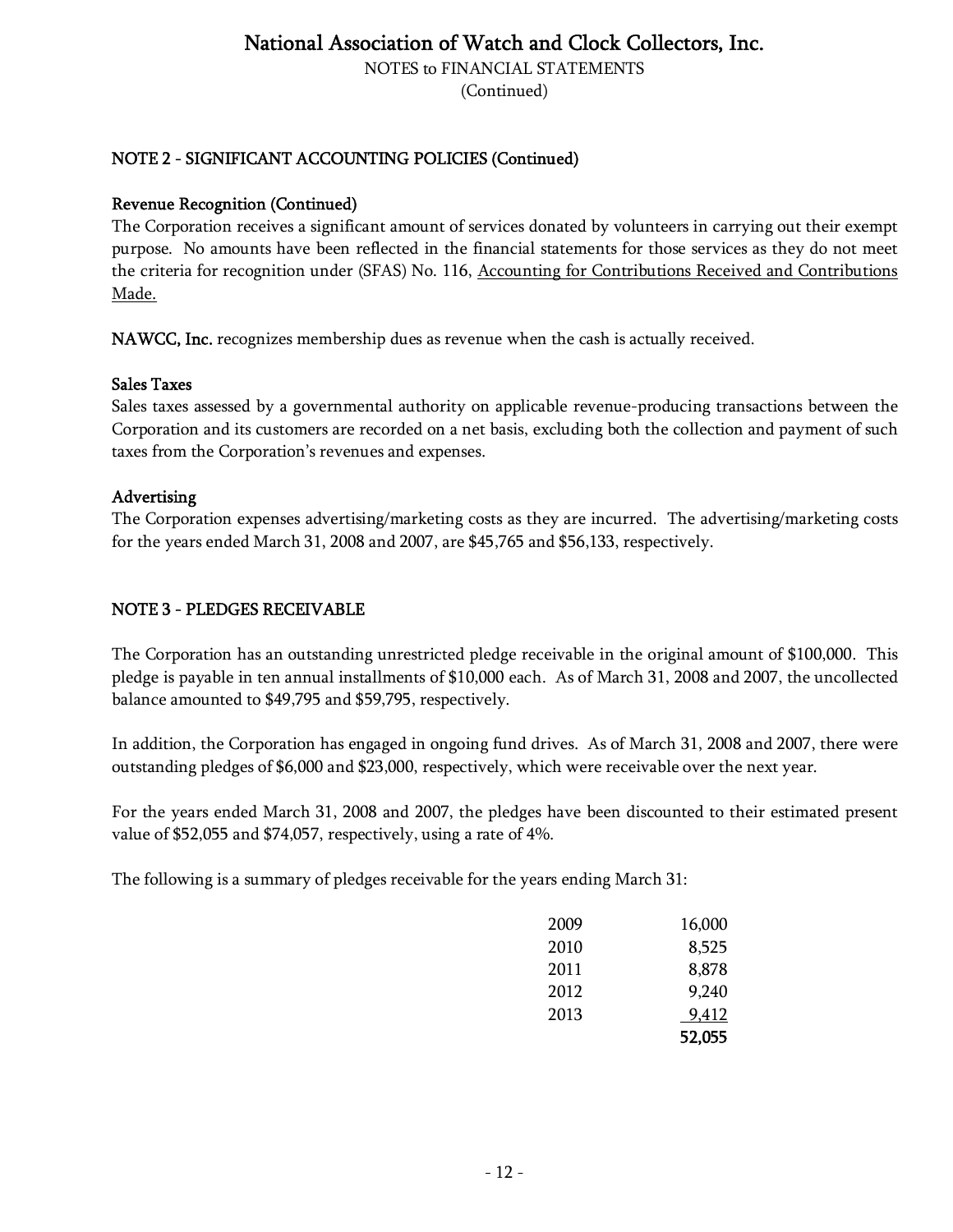NOTES to FINANCIAL STATEMENTS

(Continued)

#### NOTE 4 - PREPAID and DEFERRED EXPENSES

As of March 31, 2008 and 2007, prepaid and deferred expenses consisted of the following:

|                                       | 2008    | 2007    |
|---------------------------------------|---------|---------|
| Prepaid Insurance                     | 18,093  | 13,626  |
| Printing, Publications not yet Issued | 46,559  | 42,915  |
| Software, not yet Placed in Service   | 18,822  | 65,205  |
| Prepaid School Supplies               | 40,511  | 16,902  |
| Other Prepaid Expenses                | 16,891  | 4,854   |
|                                       | 140,876 | 143,502 |

#### NOTE 5 - INVESTMENTS

A summary of the investments as of March 31, 2008 and 2007, is as follows:

|                                            |            |                     |                          | 2008                           |                        |
|--------------------------------------------|------------|---------------------|--------------------------|--------------------------------|------------------------|
|                                            | Par/Shares | Rate                | Due                      | Current<br><b>Market Value</b> | Cost                   |
| Mutual Funds                               |            |                     |                          | 306,693                        | 328,316                |
| Certificates of<br>Deposit                 | 100,000    | FLT <sub>%</sub>    | 07/28/10                 | 99,443                         | 100,000                |
| Government and<br><b>Agency Securities</b> | 370,000    | $FLT$ % -<br>5.125% | $10/15/08$ -<br>06/17/10 | 374,481                        | 374,184                |
| <b>Equity Securities</b>                   | 5,050      | N/A                 | N/A                      | 10,148                         | 22,402                 |
| Preferred Stock                            | 3,900      | FLT <sub>%</sub>    | N/A                      | 54,560                         | 97,500                 |
| REIT's                                     | 1          | N/A                 | N/A                      | 25,000                         | 25,022                 |
| Corporate Bonds                            | 1,040,000  | FLT <sub>%</sub>    | $08/20/08 -$<br>10/01/36 | 874,134<br>1,744,459           | 1,044,560<br>1,991,984 |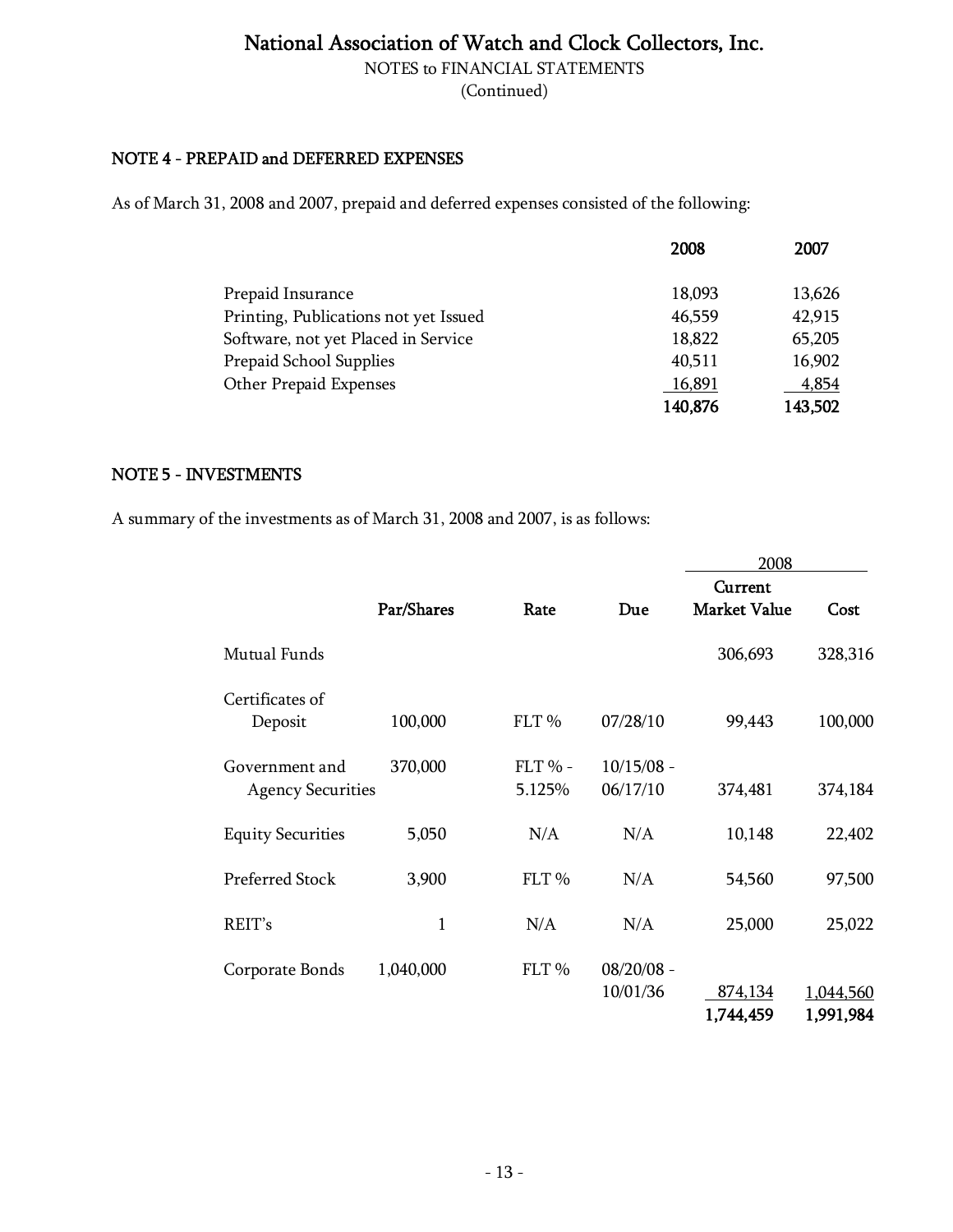NOTES to FINANCIAL STATEMENTS

(Continued)

#### NOTE 5 - INVESTMENTS (Continued)

|                                            |            |                  |                          | 2007                           |                      |
|--------------------------------------------|------------|------------------|--------------------------|--------------------------------|----------------------|
|                                            | Par/Shares | Rate             | Due                      | Current<br><b>Market Value</b> | Cost                 |
| Mutual Funds                               |            |                  |                          | 37,617                         | 16,904               |
| Certificates of<br>Deposit                 | 100,000    | FLT%             | 07/28/10                 | 94,078                         | 100,000              |
| Government and<br><b>Agency Securities</b> | 595,000    | FLT% -<br>6.150% | $12/10/07 -$<br>07/25/11 | 592,816                        | 614,251              |
| <b>Equity Securities</b>                   | 3,950      | N/A              | N/A                      | 102,770                        | 100,052              |
| Corporate Bonds                            | 1,218,900  | FLT%             | $08/20/08$ -<br>01/31/14 | 908,080<br>1,735,361           | 970,351<br>1,801,558 |

The net unrealized loss for the years ended March 31, 2008 and 2007, was \$181,328 and \$25,402, respectively. The net unrealized gain (loss) on investments is shown under capital transactions on the combined statement of activities due to the long-term nature of the investments. The amount shown as current market value does not include interest earned but not yet paid.

#### NOTE 6 - CHAPTERS

As of March 31, 2008, NAWCC, Inc. has one hundred seventy-three active chapters located throughout the world. The chapters may adopt such bylaws and regulations as they may deem desirable, providing they do not conflict with the constitution and bylaws of NAWCC, Inc. Each chapter operates as a separate entity, however NAWCC, Inc. reserves the right to revoke the charter of any chapter for unethical conduct or inactivity after due hearing before the Board of Directors.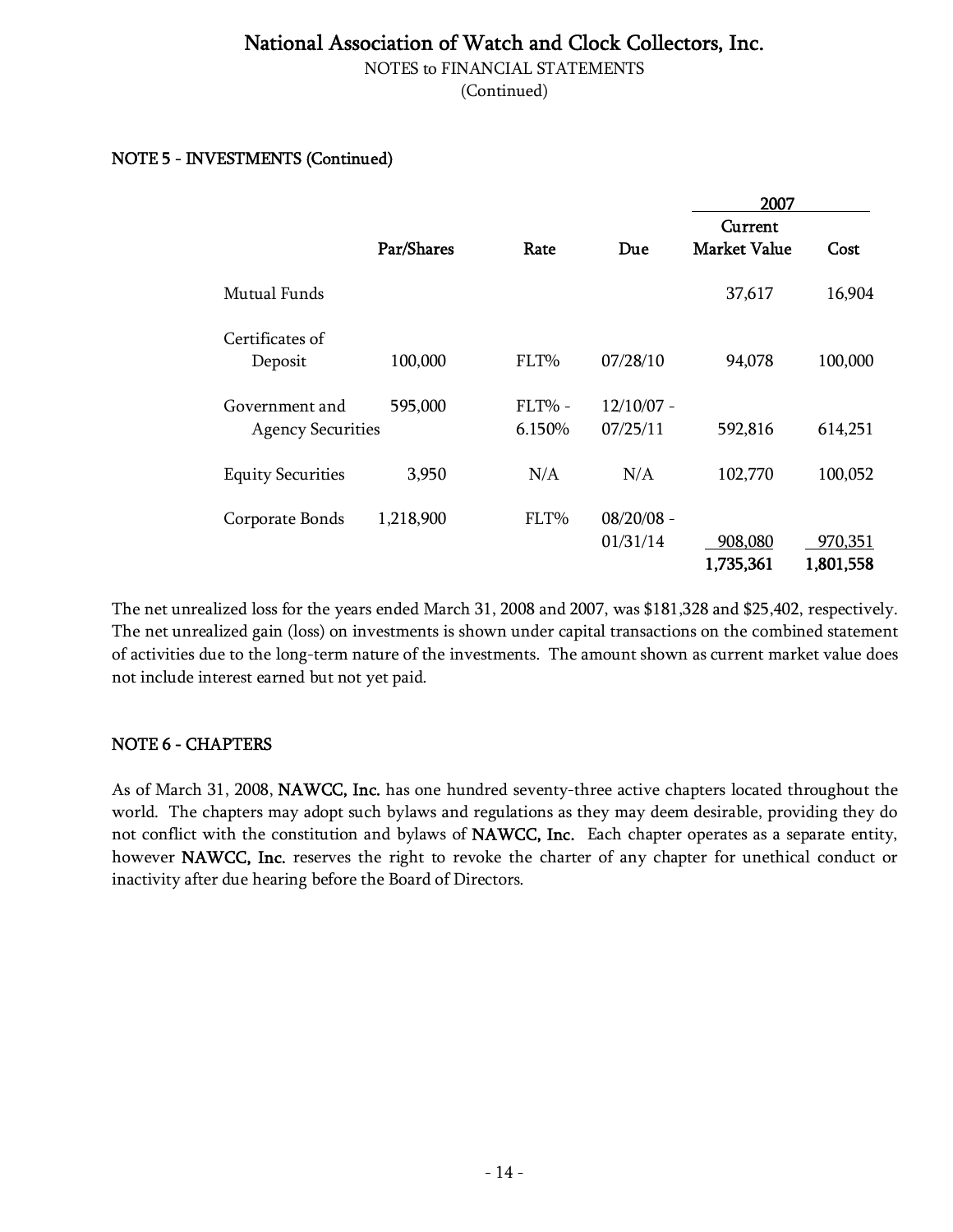NOTES to FINANCIAL STATEMENTS

(Continued)

#### NOTE 7 - TEMPORARY CHAPTER SAVINGS DEPOSITS

The amount reported under temporary chapter savings deposits of \$9,000 and \$14,000, shown as a current liability on the statements of financial position for the years ended March 31, 2008 and 2007, respectively, represents various Chapters' and members' excess funds transferred to NAWCC, Inc. for safekeeping. The Corporation is required to return these funds upon request; however, any interest earned on these funds belongs to NAWCC, Inc. to use at its discretion.

#### NOTE 8 - RESTRICTIONS on ASSETS

Board designated net assets are unrestricted net assets for which the board has indicated a specific use. These amounts are as follows for the years ended March 31:

|                                    | 2008    | 2007    |
|------------------------------------|---------|---------|
| Museum Endowment                   | 104,026 | 101,470 |
| Library Endowment                  | 33,598  | 27,675  |
| Library Acquisition Fund           | 13,238  | $-0-$   |
| Museum and Library Investment Fund | 700,577 | 753,774 |
|                                    | 851,439 | 882,919 |

The following summarizes temporarily restricted net assets for the years ended March 31:

|                                                      | 2008   | 2007   |
|------------------------------------------------------|--------|--------|
| Restrictions Related to the Passage of Time:         |        |        |
| Pledges Receivable                                   | 52,055 | 74,057 |
| Restrictions Relating to the Occurrence of an Event: |        |        |
| Midwest Regional Scholarship                         | 35,646 | 39,535 |
| Wilbur Pritchard Fund for Awards for Excellence      |        |        |
| in Watch Repair or Restoration                       | 41,619 | 40,600 |
| Public Time Initiative                               | 4,093  | 4,093  |
| Technology                                           | $-0-$  | 174    |
| Supplemental Publications                            | 9,855  | 9,675  |
| Field Suitcase Workshop                              | 5,033  | 4,543  |
| Transcriber                                          | 40     | 40     |
| Scanner                                              | 125    | 125    |
| Regional Registration Program                        | 1,000  | 1,000  |
| Practical Watch Collecting for Beginners             | $-0-$  | 500    |
| Human Faces in Time                                  | 200    | 200    |
| Museum Education Program                             | 8,950  | 5,653  |
| Dial Restoration Thomas Parker Bracket Clock and     |        |        |
| John Child Philadelphia Wall Clock                   | -0-    | 1,250  |
| - 15 -                                               |        |        |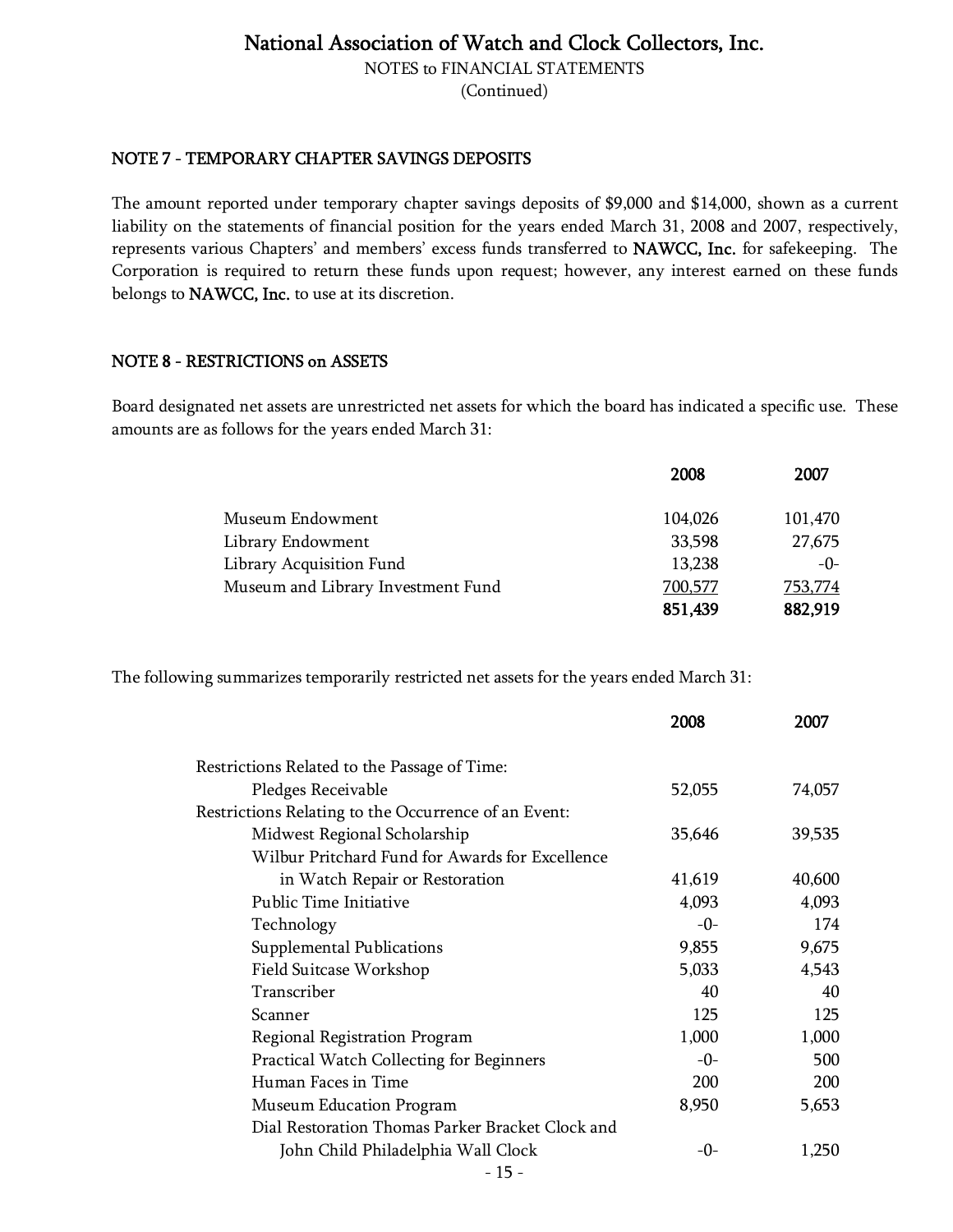NOTES to FINANCIAL STATEMENTS

(Continued)

#### NOTE 8 - RESTRICTIONS on ASSETS (Continued)

Restrictions Relating to the Occurrence of an Event: (Continued)

|                                       | 2008    | 2007    |
|---------------------------------------|---------|---------|
| Pillar Scroll Clock                   | $-0-$   | 840     |
| Tower and Street Clock Exhibit        | 1,141   | 1,141   |
| <b>Benches for Rotunda</b>            | $-0-$   | 145     |
| Museum and Library Acquisitions       | 28,392  | 45,426  |
| Children's Library                    | 6       | 34      |
| Acquisition of Horological Art Items  | 505     | 692     |
| Seth Thomas Collection Book Rebinding | 1,830   | 1,830   |
| American Watch Making Exhibit         | $-0-$   | 3,383   |
| Keystone Microfilm                    | 2,740   | 1,531   |
| <b>Electrical Horology</b>            | $-0-$   | 213     |
| Binding                               | 1,688   | 1,591   |
| Hamilton Ledger Digitization          | 2,813   | 1,888   |
| Hamilton Watch Company Records        | 2,277   | $-0-$   |
| Museum Education Outreach             | 217     | 1,024   |
| Orrery Pedestal/Security              | 750     | 750     |
| Delaware Clock Exhibit                | 2,482   | 2,808   |
| Purchase of Books for School          | 1,962   | 1,995   |
| Zuercher Scholarship Fund             | 600     | 1,850   |
| Marketing to Attract Younger Members  | 500     | $-0-$   |
| <b>Bulletin Online Project</b>        | 2,000   | $-0-$   |
| <b>Stanley Clockworks</b>             | 1,297   | $-0-$   |
| Time in Office Exhibit                | 14,762  | $-0-$   |
| Museum DVD Project                    | 500     | $-0-$   |
| Time Explorer's Workshop              | 2,394   | $-0-$   |
| Antique European Pocket Watches       | 8,300   | $-0-$   |
| Souther Horology Supplement           | 2,700   | $-0-$   |
|                                       | 238,472 | 248,586 |

Permanently restricted net assets consist of the following for the years ended March 31:

|                   | 2008    | 2007    |
|-------------------|---------|---------|
| Museum Endowment  | 178,570 | 114,590 |
| Library Endowment | 45,654  | 44,254  |
|                   | 224,224 | 158,844 |

Endowment Assets - These assets are received as permanently restricted gifts, the principal of which remains intact, while the earnings of the assets are unrestricted.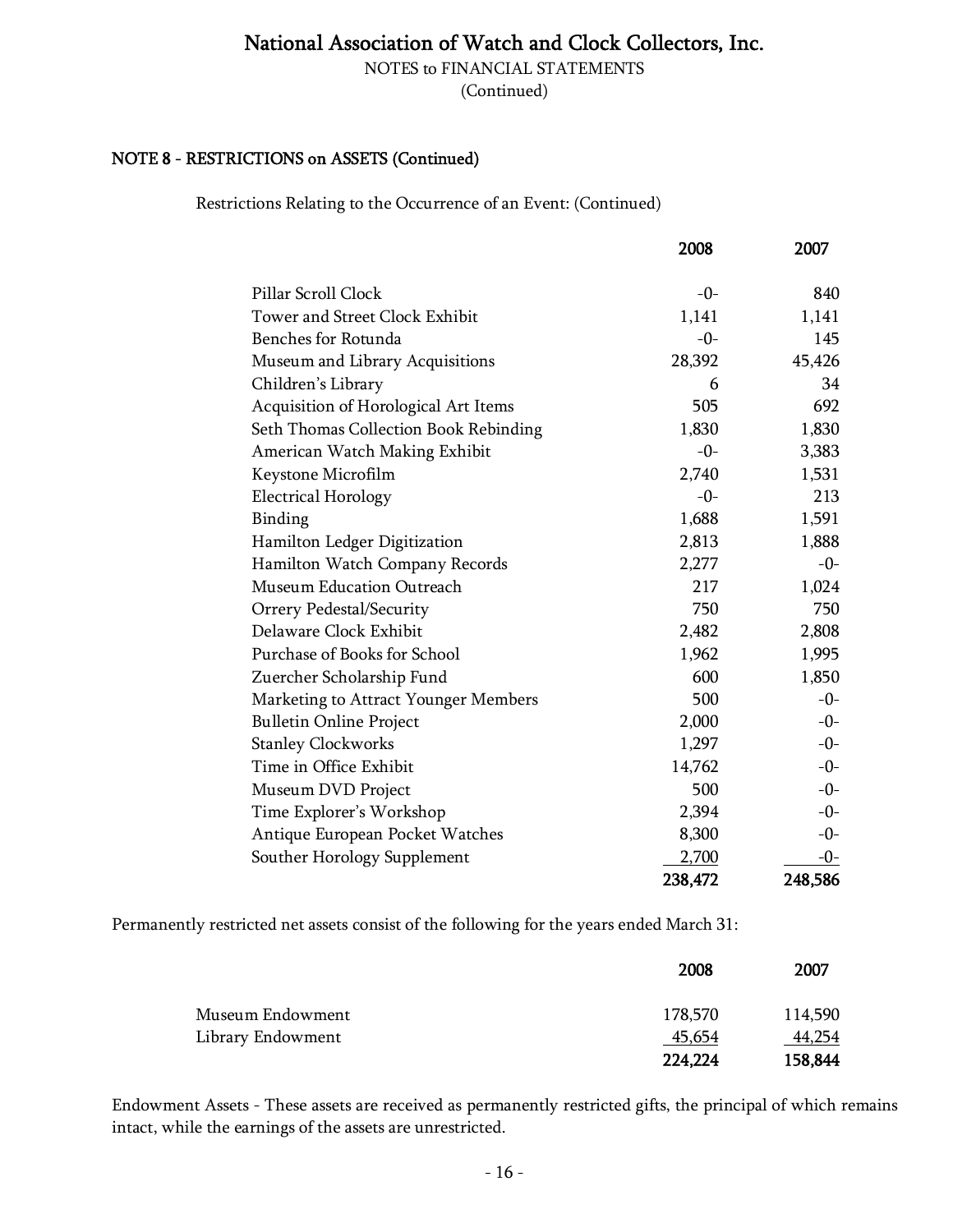NOTES to FINANCIAL STATEMENTS

(Continued)

#### NOTE 8 - RESTRICTIONS on ASSETS (Continued)

All restricted assets as noted above are shown separately in the net assets section of the combined statement of financial position.

#### NOTE 9 - LEASES

NAWCC, Inc. has three pieces of equipment under operating leases. Future payments by year and in aggregate, under these operating leases, consisted of the following at March 31, 2008:

|      | 4,216  |
|------|--------|
| 2011 | 10,152 |
| 2010 | 10,152 |
| 2009 | 10,152 |
|      | 2012   |

Total lease expense under these agreements for the years ended March 31, 2008 and 2007 amounted to \$9,966 and \$5,630, respectively and is included in equipment rental and maintenance on the statements of activities.

#### NOTE 10 - DEFINED CONTRIBUTION RETIREMENT PLAN

The Corporation maintains a qualified  $401(k)$  profit sharing plan covering eligible employees. Full-time employees become participants upon completion of one year of service and attaining 21 years of age for those employed on or after April 1, 2005. Prior to April 1, 2005, full-time and part-time employees meeting specified levels of service and who had attained 21 years of age were eligible. Participants are 100% vested in all employer contributions. Each year the employer shall contribute to the trust fund such amount as shall be determined by the employer acting through the members of its Board of Directors. Contributions to the Plan for the years ended March 31, 2008 and 2007, were \$34,772 and \$38,605, respectively.

#### NOTE 11 - COLLECTIONS

The Corporation's collections are made up of horological artifacts and research materials of historical significance that are held for educational, research, and curatorial purposes. Each of the items is preserved and cared for and activities verifying their existence and assessing their condition are performed continuously. The collections are subject to a policy that requires proceeds from their sales to be used to acquire other items for the collection. As of March 31, 2008, the insurance coverage in effect for items in the collection amounted to \$9,000,000.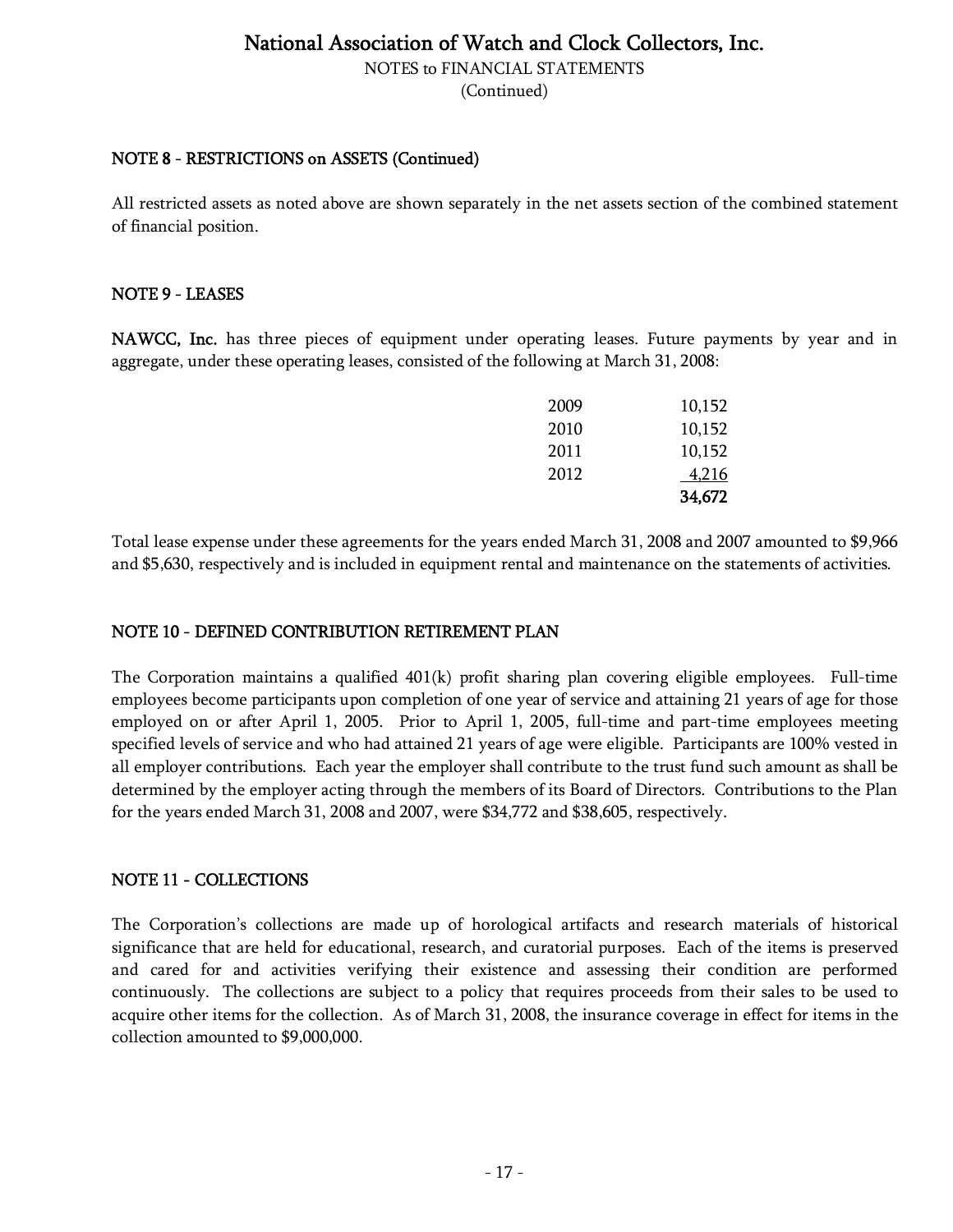NOTES to FINANCIAL STATEMENTS

(Continued)

#### NOTE 12 - CONCENTRATION of CREDIT RISK

Financial instruments that potentially subject the Corporation to credit risk consist primarily of cash deposits and investments. The Corporation maintains its cash deposits and investments with various financial institutions where the account balances may at times exceed FDIC and SIPC insured limits.

#### NOTE 13 - RISK MANAGEMENT

As a not-for-profit entity, NAWCC, Inc. has elected as of January 1, 2007 to self insure for purposes of unemployment compensation. As such, there are no quarterly contributions made to the Commonwealth of Pennsylvania. No claims were paid for the years ended March 31, 2008 and 2007. Claims incurred through June 30, 2007 will continue to be paid from the Corporation's previous unemployment insurance coverage through the Commonwealth of Pennsylvania.

#### NOTE 14 - RECLASSIFICATIONS

Certain amounts previously reported for the year ended March 31, 2007, have been reclassified to conform to the classifications used for the year ended March 31, 2008. Such reclassifications had no effect on reported changes in net assets.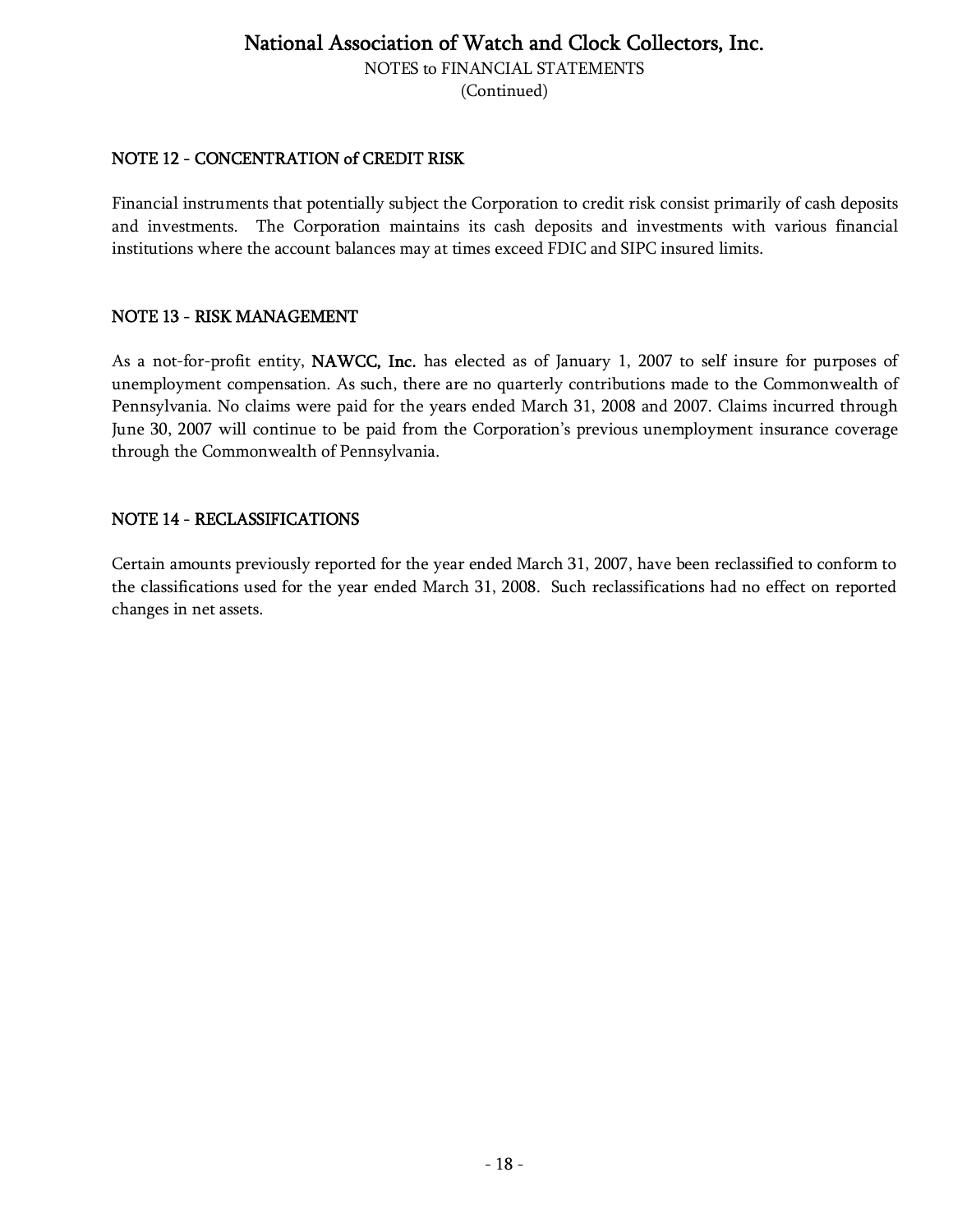SCHEDULE of PROGRAM ACTIVITIES

Year Ended March 31, 2008

|                                            | Membership<br>and Operations | School<br>of Horology | Other<br>Programs | <b>Total</b><br>Combined |
|--------------------------------------------|------------------------------|-----------------------|-------------------|--------------------------|
| <b>UNRESTRICTED NET ASSETS</b>             |                              |                       |                   |                          |
| Support and Revenue:                       |                              |                       |                   |                          |
| Membership Dues                            | 1,331,825<br>\$              |                       |                   | \$<br>1,331,825          |
| Life Member Receipts (Dues Transfers), net | (13,920)                     |                       |                   | (13,920)                 |
| <b>MART</b> Receipts                       | 170,159                      |                       |                   | 170,159                  |
| Donations                                  | 92,415                       | 5,419                 | 18,433            | 116,267                  |
| <b>Investment Income</b>                   | 66,111                       | 4                     | 25,229            | 91,344                   |
| Tuition and Registration Fees              |                              | 222,958               |                   | 222,958                  |
| Workshop and Suitcase Class Income         | 46,076                       |                       |                   | 46,076                   |
| Net Proceeds from National Convention      | 66,180                       |                       |                   | 66,180                   |
| Miscellaneous Income                       | 37,469                       | 14                    | 10,827            | 48,310                   |
| Gift Shop and School Sales                 |                              | 43,597                | 90,605            | 134,202                  |
| Cost of Sales                              |                              | (37,087)              | (55, 515)         | (92, 602)                |
| <b>Museum Admissions</b>                   |                              |                       | 64,468            | 64,468                   |
|                                            | 1,796,315                    | 234,905               | 154,047           | 2,185,267                |
| Net Assets Released from Restrictions      | 40,049                       | 23,115                | 126,152           | 189,316                  |
| <b>Total Support and Revenue</b>           | 1,836,364                    | 258,020               | 280,199           | 2,374,583                |
| Expenses:                                  |                              |                       |                   |                          |
| Program Services:                          |                              |                       |                   |                          |
| <b>Bulletin Printing</b>                   | 130,301                      |                       |                   | 130,301                  |
| <b>MART</b> Printing                       | 36,111                       |                       |                   | 36,111                   |
| Other Printing                             |                              | 1,054                 | 1,962             | 3,016                    |
| Distribution of Publications               | 103,984                      |                       |                   | 103,984                  |
| Director and Staff                         | 1,470                        | 15,423                | 6,632             | 23,525                   |
| Committees and Conferences                 | 882                          | 6,014                 | 1,387             | 8,283                    |
| Salaries and Benefits                      | 203,012                      | 265,429               | 341,521           | 809,962                  |
| Workshop and Suitcase Class                | 32,183                       |                       |                   | 32,183                   |
| Scholarships                               | 2,756                        | 14,658                |                   | 17,414                   |
| Supplies                                   | 5,594                        | 17,871                | 11,370            | 34,835                   |
| Utilities and Telephone                    |                              | 12,850                | 111,857           | 124,707                  |
| <b>Equipment Rental and Maintenance</b>    |                              | 6,963                 | 43,894            | 50,857                   |
| Insurance                                  |                              |                       | 5,874             | 5,874                    |
| Depreciation                               |                              | 25,431                | 221,553           | 246,984                  |
| <b>Employee Training and Education</b>     |                              | 1,635                 | 402               | 2,037                    |
| <b>Exhibits and Advertising</b>            |                              | 4,789                 | 58,529            | 63,318                   |
| Professional Services                      |                              | 833                   | 150               | 983                      |
| Miscellaneous                              | 4,949                        | 10,677                | 3,957             | 19,583                   |
| <b>Total Program Services</b>              | 521,242<br>\$                | 383,627<br>\$         | 809,088<br>\$     | 1,713,957<br>S           |

See auditors' report.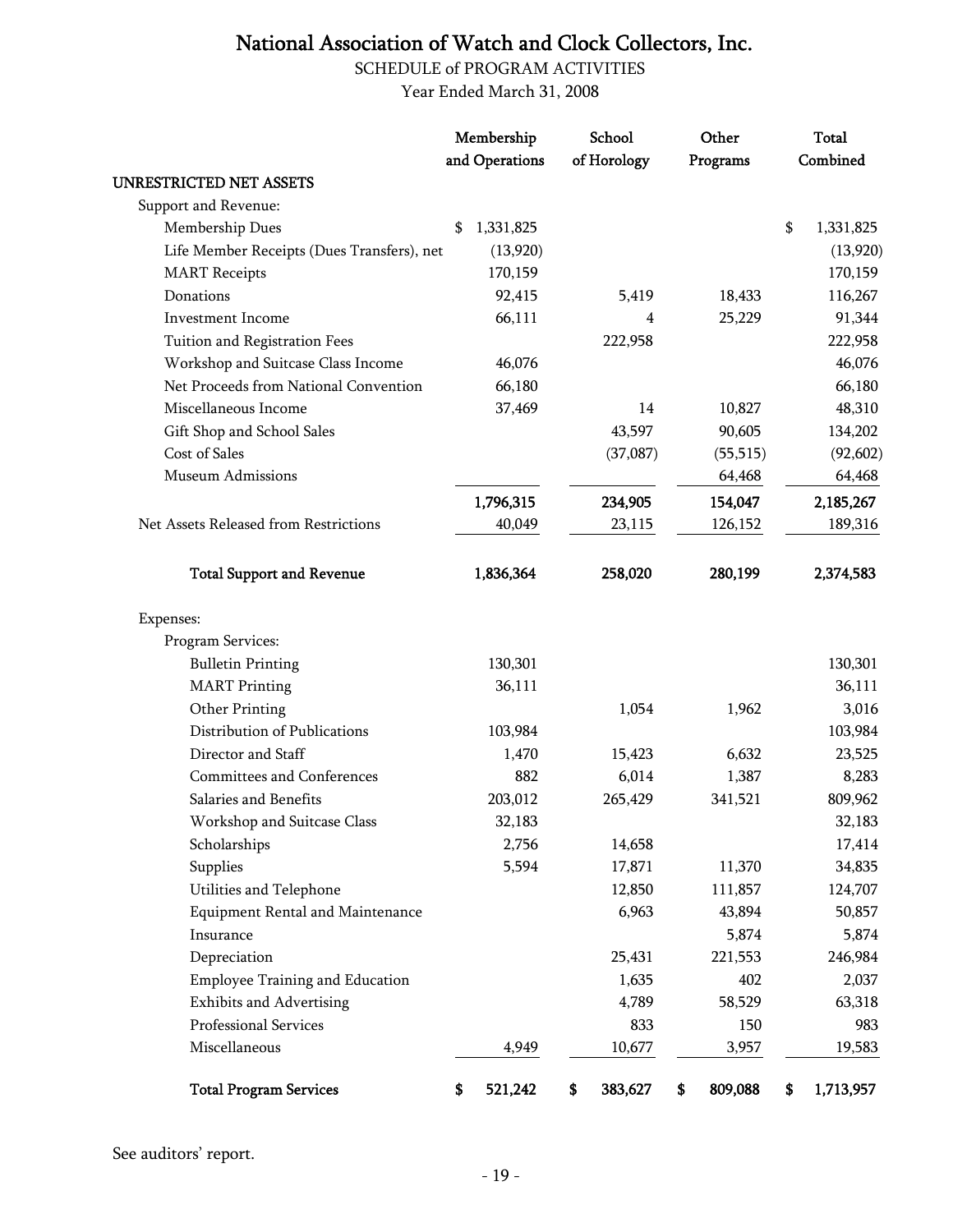SCHEDULE of PROGRAM ACTIVITIES

(Continued)

Year Ended March 31, 2008

|                                            | Membership     | School           | Other            | <b>Total</b>     |
|--------------------------------------------|----------------|------------------|------------------|------------------|
|                                            | and Operations | of Horology      | Programs         | Combined         |
| <b>UNRESTRICTED NET ASSETS (Continued)</b> |                |                  |                  |                  |
| Expenses: (Continued)                      |                |                  |                  |                  |
| <b>Supporting Services:</b>                |                |                  |                  |                  |
| General and Administrative:                |                |                  |                  |                  |
| Director and Staff                         | \$<br>47,600   |                  |                  | \$<br>47,600     |
| Committees                                 | 4,692          |                  |                  | 4,692            |
| Salaries and Benefits                      | 406,257        |                  |                  | 406,257          |
| Supplies                                   | 17,633         |                  |                  | 17,633           |
| Utilities and Telephone                    | 12,495         |                  |                  | 12,495           |
| <b>Equipment Rental and Maintenance</b>    | 17,618         |                  |                  | 17,618           |
| <b>Building Repairs and Maintenance</b>    |                | 8,578            | 34,089           | 42,667           |
| Insurance                                  | 17,220         |                  |                  | 17,220           |
| Postage                                    | 23,625         |                  |                  | 23,625           |
| Printing                                   | 9,346          |                  |                  | 9,346            |
| Depreciation                               | 66,460         |                  |                  | 66,460           |
| Professional Services                      | 58,508         | 2,000            |                  | 60,508           |
| <b>Employee Training and Education</b>     | 4,827          |                  |                  | 4,827            |
| Advertising and Website                    | 20,072         |                  |                  | 20,072           |
| Miscellaneous                              | 21,397         |                  |                  | 21,397           |
|                                            | 727,750        | 10,578           | 34,089           | 772,417          |
| Fundraising:                               |                |                  |                  |                  |
| Salaries and Benefits                      | 51,666         |                  |                  | 51,666           |
| Printing                                   | 2,389          |                  |                  | 2,389            |
| Postage                                    | 5,063          |                  |                  | 5,063            |
| Professional Services                      | 5,850          |                  |                  | 5,850            |
| Miscellaneous                              | 7,052          |                  |                  | 7,052            |
|                                            | 72,020         | $-0-$            | $-0-$            | 72,020           |
| <b>Total Supporting Services</b>           | 799,770        | 10,578           | 34,089           | 844,437          |
| <b>Total Expenses</b>                      | 1,321,012      | 394,205          | 843,177          | 2,558,394        |
| <b>INCREASE (DECREASE) IN</b>              |                |                  |                  |                  |
| UNRESTRICTED NET ASSETS BEFORE             |                |                  |                  |                  |
| <b>CAPITAL TRANSACTIONS</b>                | \$<br>515,352  | (136, 185)<br>\$ | (562, 978)<br>\$ | \$<br>(183, 811) |